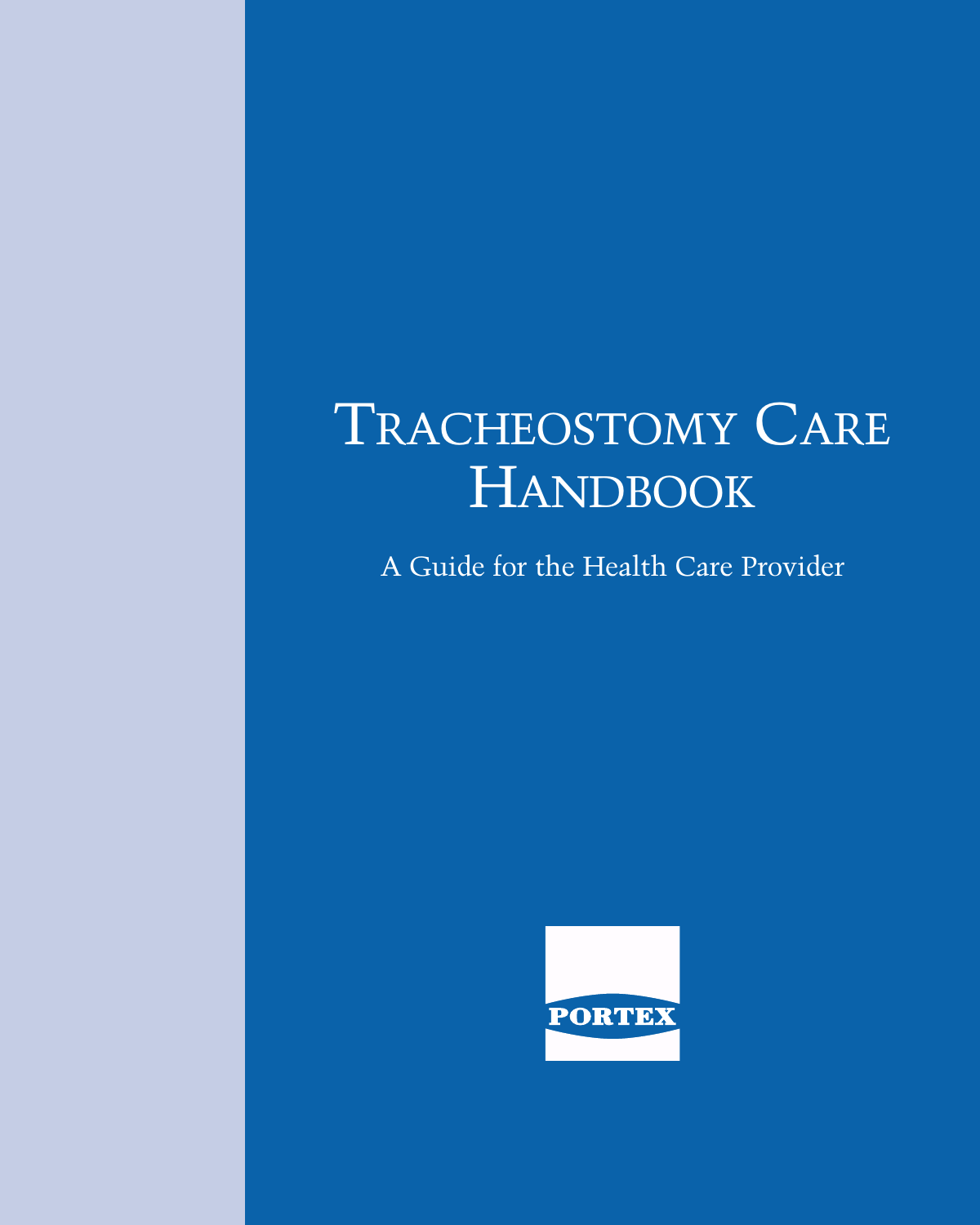*This* TRACHEOSTOMY CARE HANDBOOK *is published by SIMS Portex Inc., and contains technical and clinical information essential to tracheostomy care.*

*The handbook is intended as a guide to tracheostomy care and is not intended to be a complete text.*

*It is hoped the handbook will be of value and assistance in instructing students and other personnel involved in care of the tracheostomy patient.*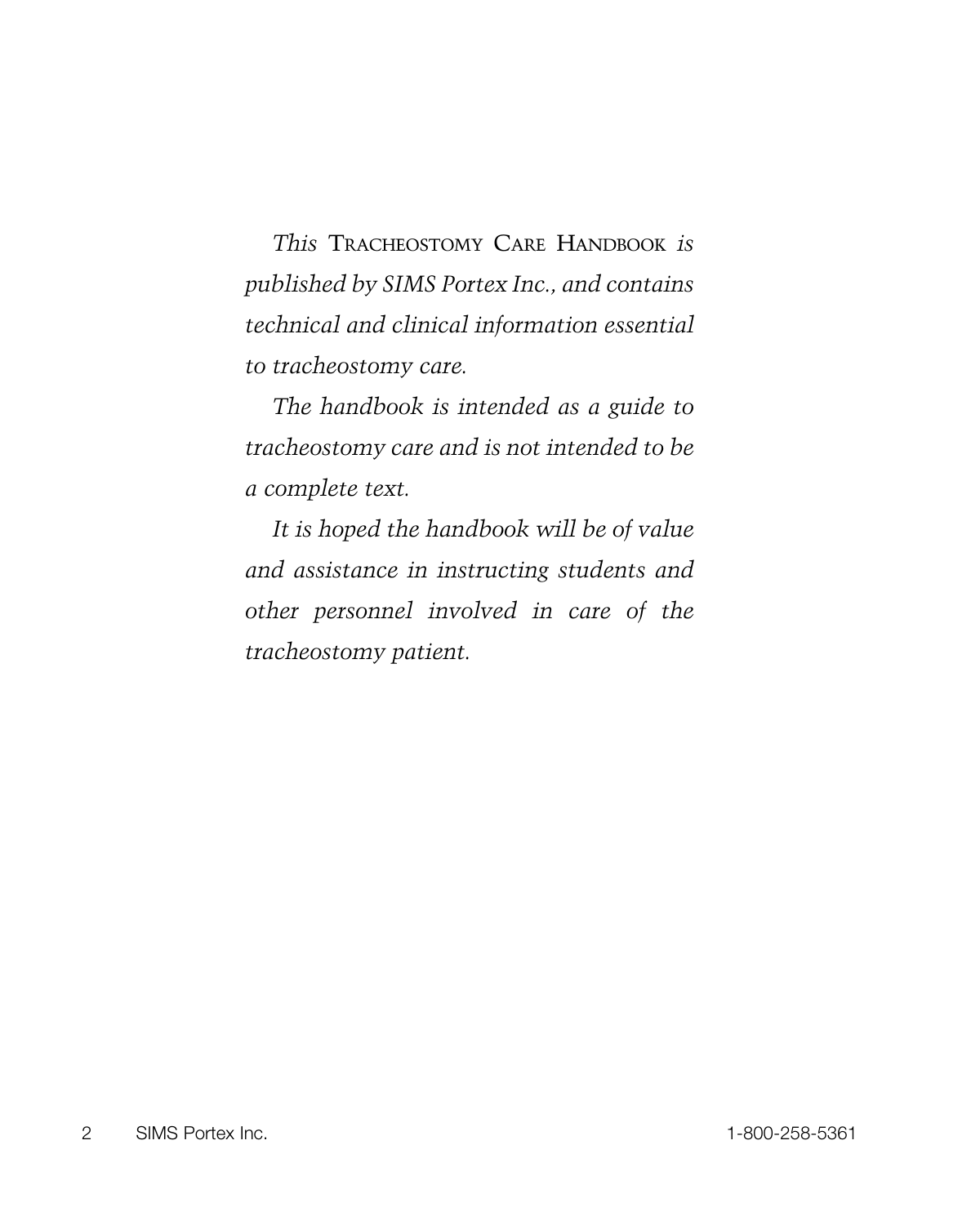# *History of Tracheostomy*

There is evidence that surgical incision into the trachea in an attempt to establish an artificial airway was performed by a Roman physician 124 years before the birth of Christ. Three hundred years later, two physicians, Aretaeus and Galen, gave inflammation of the tonsils and larynx as indications for surgical tracheostomy.

There are few references to tracheostomy before the 11th century, but one must remember that this was during the Dark Ages. During the 11th century, Albucasis of Cordova successfully sutured the trachea of a servant who had attempted suicide by cutting her throat.

The first record of a tracheostomy being performed in Europe was in the 16th century when Antonius Musa Brasavola saved a patient who was suffering from acute edema of the larynx and was in severe respiratory distress. In 1540, Vesalius recorded his success in positive pressure ventilation of an animal through a tracheostomy.

As popularity of the operation increased, it was found that although asphyxia was immediately relieved, better long-term results were achieved if the stoma was kept patent for several days. To maintain an open airway, a simple cannula was designed by Fabricius of Aquapendente. This early tracheostomy tube consisted of a short, straight cannula having two wings to prevent it from slipping into the trachea and to secure it around the neck with tapes. The tube was left in place for three or four days.

Casserius, a student of Fabricius, suggested using a curved cannula to fit the anatomy of the throat. By the 19th century, successful operations had been reported for trauma, foreign bodies,



*Tracheostomy tube circa 1860–1865.*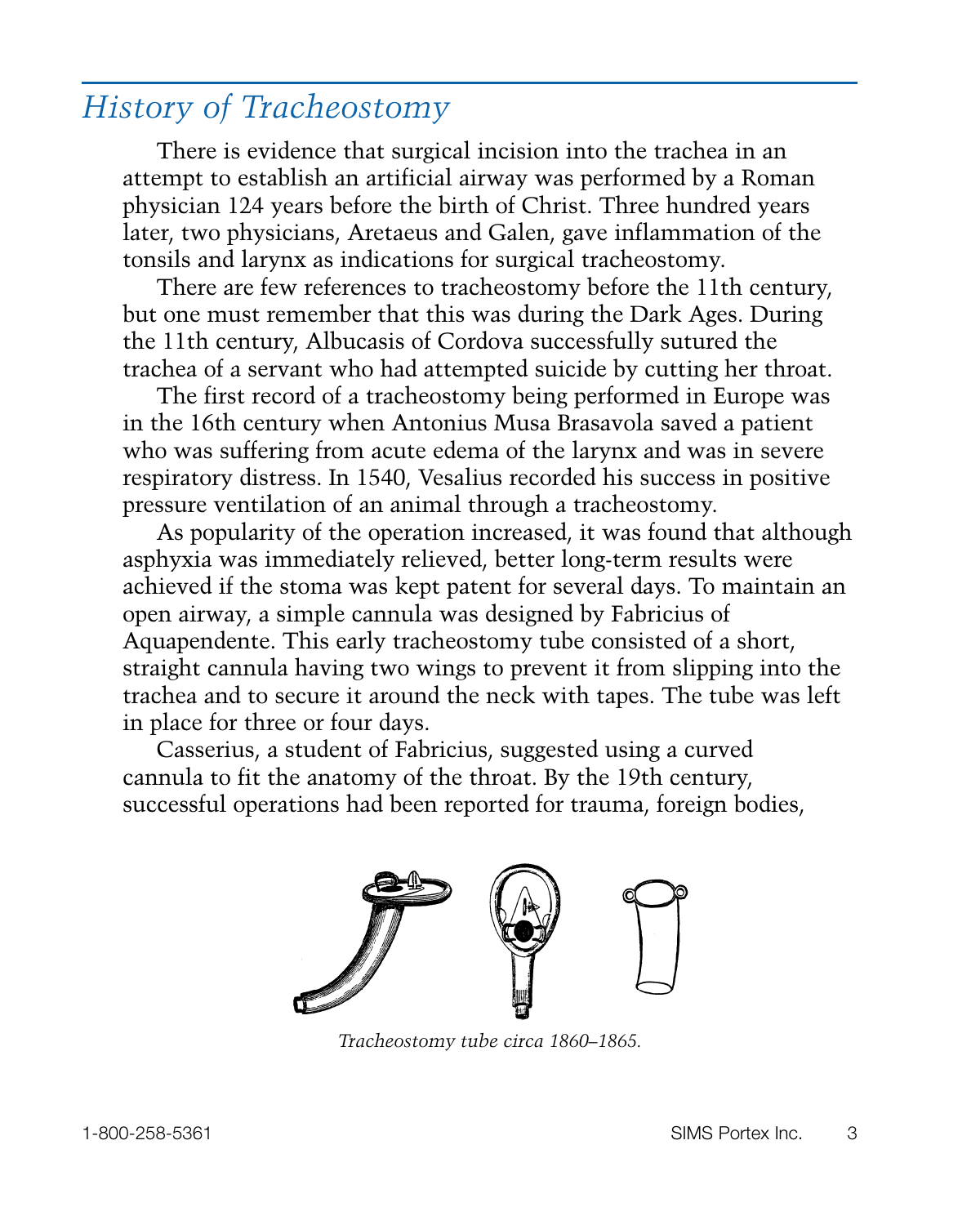or inflammation to the airway causing acute obstruction of the upper airway.

During the diphtheria epidemic in France in 1825, tracheostomies gained further recognition. Improvements followed: In 1852 Bourdillat developed a primitive pilot tube; in 1869 Durham introduced the famous lobster-tail tube; and in 1880 the first pediatric tracheostomy tube was introduced by Parker.

Tracheostomies were performed for patients with severe burns and scalds of the face and neck and for other operative procedures, but diphtheria remained the most important indication until 1936, when Davidson described this procedure for poliomyelitis.

With early recognition of respiratory failure, improved surgical technique, modern tracheostomy tubes, ventilators, and improved nursing care in state-of-the-art intensive care units, this procedure has become commonplace.

In the mid-1980s, the first significant advancement in the surgical management of the airway in 90 years was introduced. This procedure, percutaneous tracheostomy, had been described in 1957 by Sheldon, and it has just recently gained in popularity and may soon become the preferred technique for managing the airway. Percutaneous tracheostomy has all but eliminated the complications that are common with the surgical tracheostomy. This relatively new procedure has been shown to have many advantages over translaryngeal intubation and the surgical approach to tracheostomy.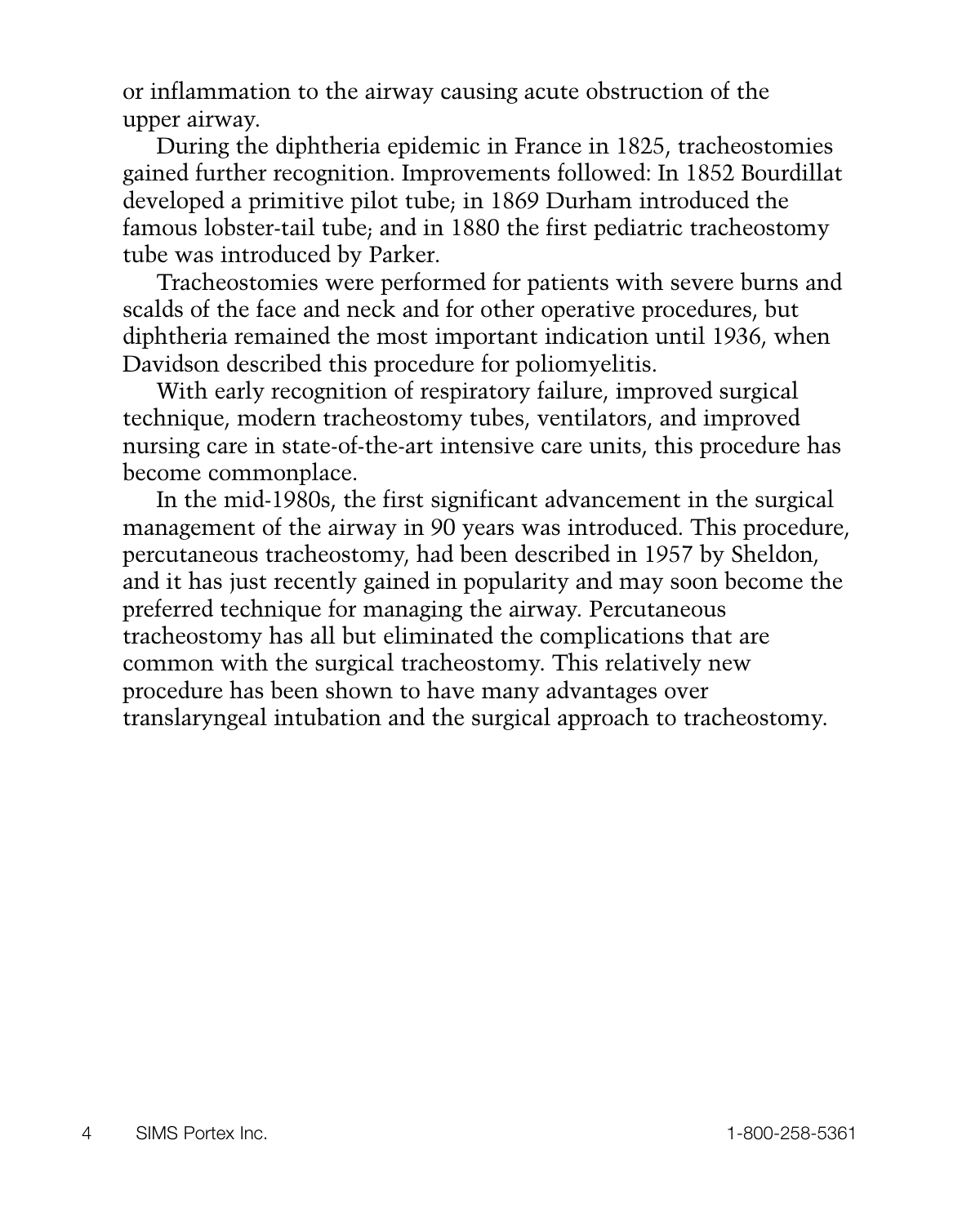# *Anatomy and Physiology*

A knowledge of the anatomy and physiology of the respiratory system is necessary to the health care provider who is involved in the care of the tracheostomized patient.

# **The Upper Airway**

The nose plays a very important role in the upper airway. As air enters the nostrils large particles of dust and dirt are filtered. The mucus membranes of the nasopharynx further filter this air, warm or cool the inspired air, and humidify it.

The column of inspired air travels down through the oral pharynx to the laryngopharynx. Here it passes through the larynx where the vocal cords are located. The larynx is located at the top of the trachea. When a person breathes in, the vocal cords open, allowing air to pass freely into the trachea.



*Normal anatomy of the upper airway.*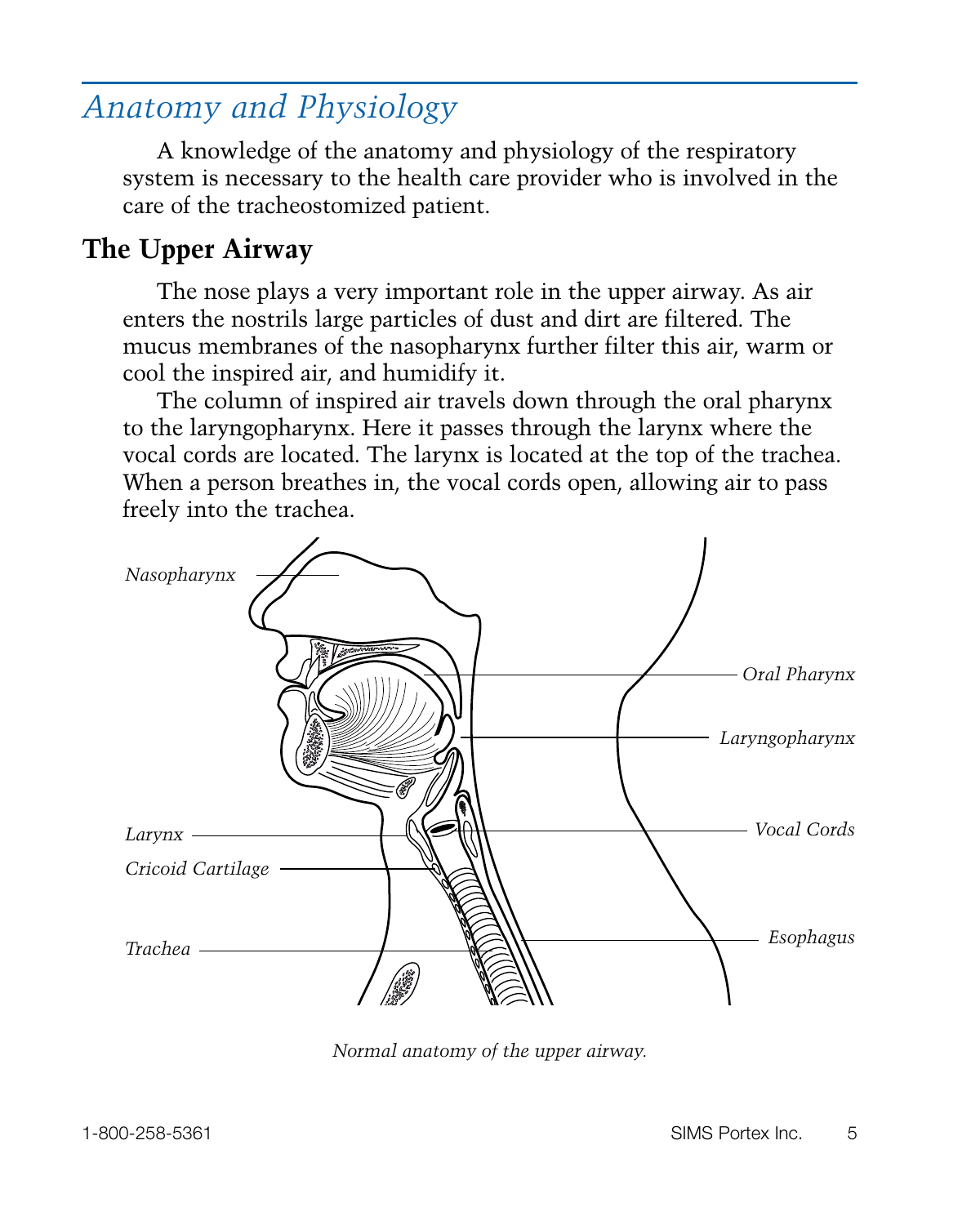The larynx is composed of nine cartilage structures: three large single cartilages and three paired cartilages. The three large single cartilages are the epiglottis, the thyroid, and the cricoid. The three paired cartilages are the smaller arytenoids, cuneiforms, and the corniculates. The cricoid cartilage is the only circumferential cartilage of the trachea, and is an important landmark used during tracheostomy.

The trachea is a tubular structure 10–14 cm in length in an adult. It extends from the larynx through the neck to the thorax, where it terminates at the carina, dividing into the right and left main stem bronchi.

The trachea joins with the larynx at the level of the 6th cervical vertebra; it bifurcates at the carina at about the level of the 5th thoracic vertebra. Within the thorax the trachea lies in the mediastinum, its lower position being directly behind the heart and its large vessels.

It is constructed of 15 to 20 C-shaped cartilaginous rings separated by fibrous muscular tissue which form the supporting framework. Each cartilage is incomplete dorsally where it is adjacent to the esophagus. A fibro-elastic membrane containing smooth transverse fibers of muscle extends across the open portion of the trachea where the cartilages are incomplete dorsally. The anterior cartilage provides the rigidity necessary to maintain patency of the tube.

The tracheal structure consist of four layers: mucosa, submucosa, cartilage, and adventitia. The inner layer, the mucosa, has ciliated pseudo-stratified columnar epithelium with goblet cells. Mucus excreted from the goblet cells helps trap inhaled particles of dust and the cilia sweep it upward into the laryngopharynx where it can be swallowed or coughed out.

The submucosa is loose connective tissue containing glands that secrete mucus.

The trachea ends by dividing into the right and left main stem bronchi which extend to the lungs. Each bronchus enters its own respective lung through the hilus (an opening through which nerves, vessels, etc. enter or exit an organ). The right main stem bronchus is shorter, wider, and more vertical than the left. Consequently, this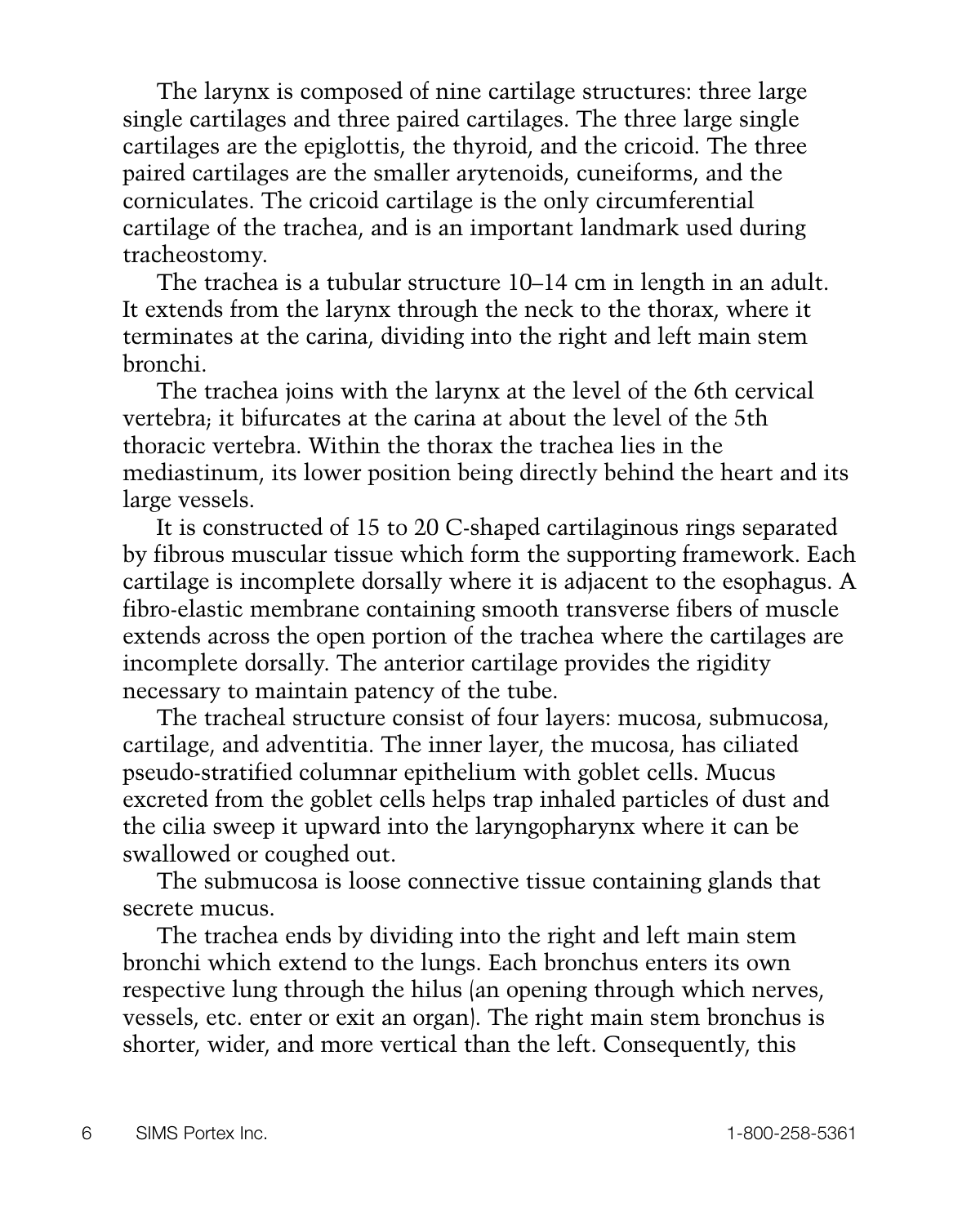bronchus is more easily intubated, suctioned, and foreign bodies more frequently end up in the right bronchus.

### **The Lower Airway**

As soon as the bronchi enter each lung they branch to form smaller or secondary bronchi, one for each lobe of the lung (three lobes on the right and two on the left). The secondary bronchi continue to branch to form still smaller tubes or bronchioles.

Structurally, the bronchi are very similar to the trachea. Their walls have cartilaginous rings and are lined with ciliated mucus membrane. However, as they become smaller and smaller, less and less cartilage is present in their walls, and more and more smooth muscle appears.

The lungs are truly the organs of respiration where exchange of gases between blood and air takes place.



*Normal anatomy of the lower airway.*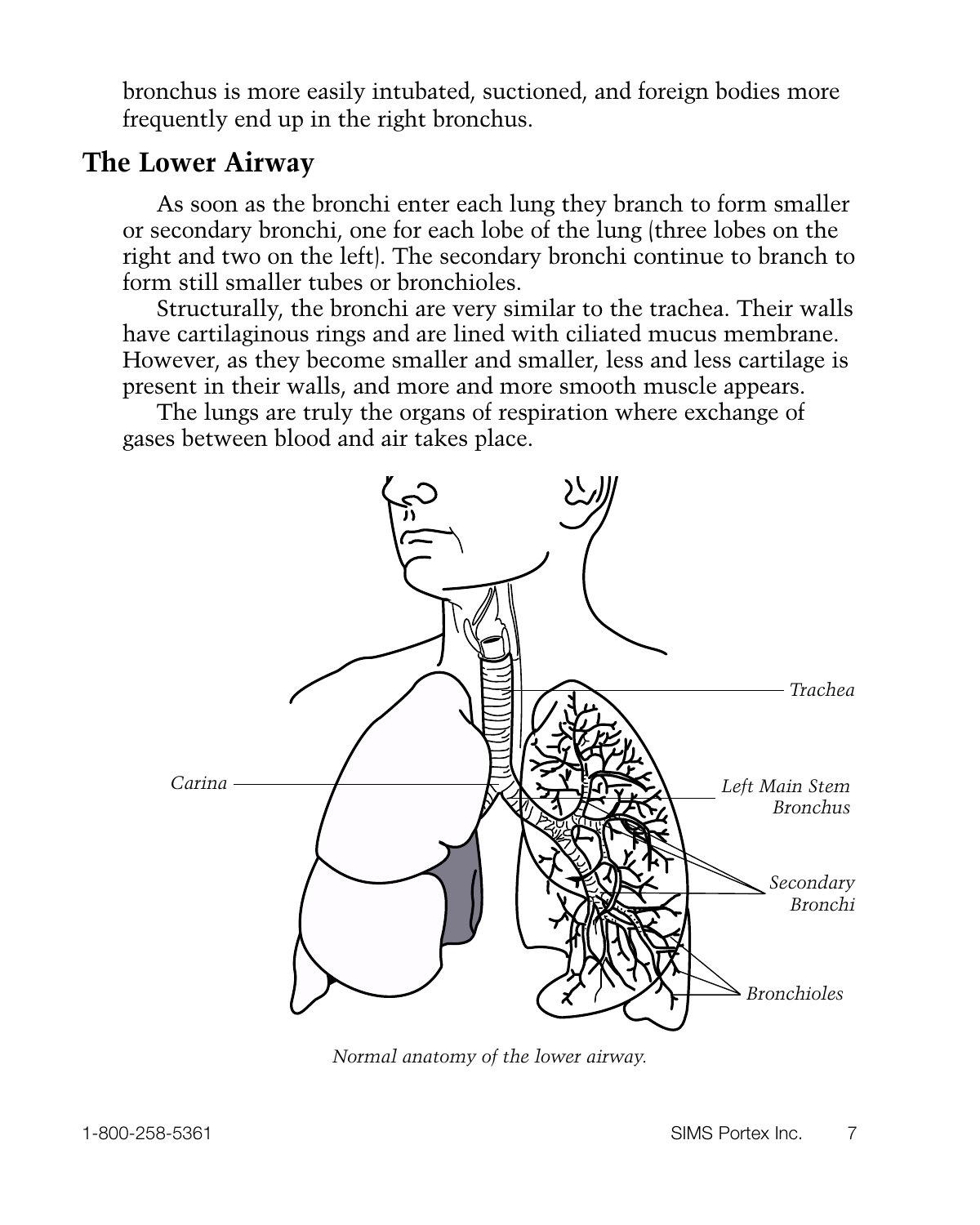The lungs are made up of light spongy tissue. Within this spongy tissue lie the secondary bronchi and bronchioles, which conduct air to and from the respiratory units (alveoli) of the lung.

Fissures divide each lobe of the lung. The right lung has three lobes and the left lung has two. Each lobe is further divided into lobules. Lobules are irregular in size and shape, but each is supplied with air by a bronchiole. As the bronchioles enter the lobules they divide repeatedly to form very small airways called terminal bronchioles and then the smallest airways, the respiratory bronchioles. These smallest of airways finally reach the functional unit of the lung, the alveoli. It is here within the alveoli that the exchange of oxygen and carbon dioxide takes place.



*Alveola/capillary exchange.*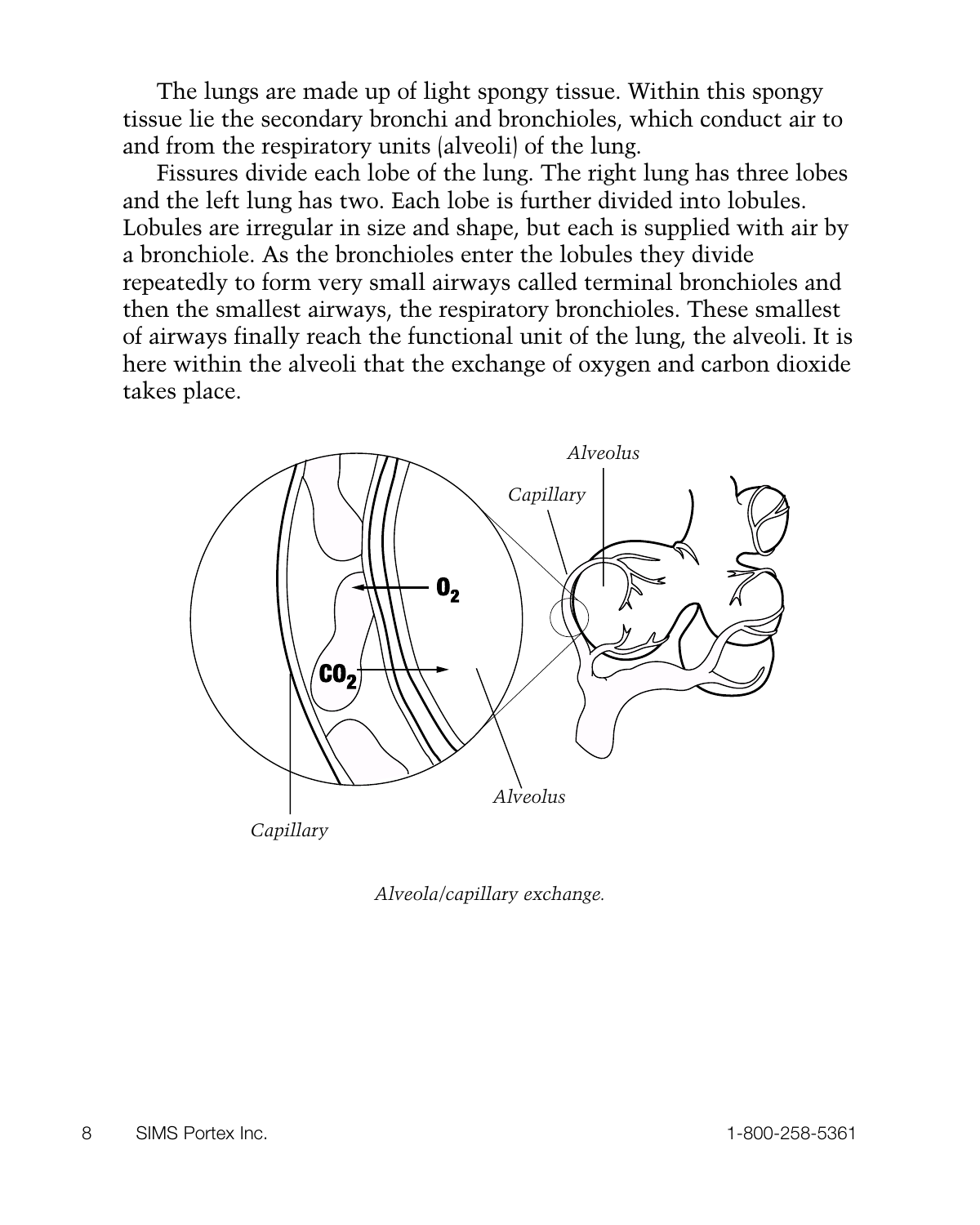# *Tracheostomy*

### **The Operative Procedure**

#### *General Indications*

There are four main indications or goals for a tracheostomy. The procedure may be required to achieve any one or combination of these four.

Heading the list is the assurance of a patent airway. As long as the tracheostomy tube itself is not blocked and it extends below the level of any site of blockage, the upper airway is virtually assured of being open. Obstruction in the upper airway caused by edema of the glottis or by carcinoma of the larynx are just two of many indications for tracheostomy.

Another important goal is protection of the lungs from potential threats such as obstruction or aspiration.

Tracheostomy may be indicated for more effective removal of secretions from the trachea and lower airways. Patients with sputum retention may be candidates for standard or mini-tracheostomy.

A final and very common indication for tracheostomy is to permit long-term ventilatory support. There are several advantages: the anatomical dead space is reduced, the ventilator may be easily attached directly to the tracheostomy tube, the airway is protected, a convenient access to the airway for suctioning is available, ventilatory support or tracheostomy tube dependency can be reduced, improved communication and nutritional support is also provided.

#### *The Procedure*

Tracheostomy should rarely be considered for emergency access and control of the airway. It is best performed with access gained to the trachea with an endotracheal tube in place. Rapid access to the airway is possible in less than one minute via oral or nasal intubation of the trachea, or cricothyrotomy. Little equipment is required for these routes; most emergency cricothyrotomy need only a large bore needle or scalpel.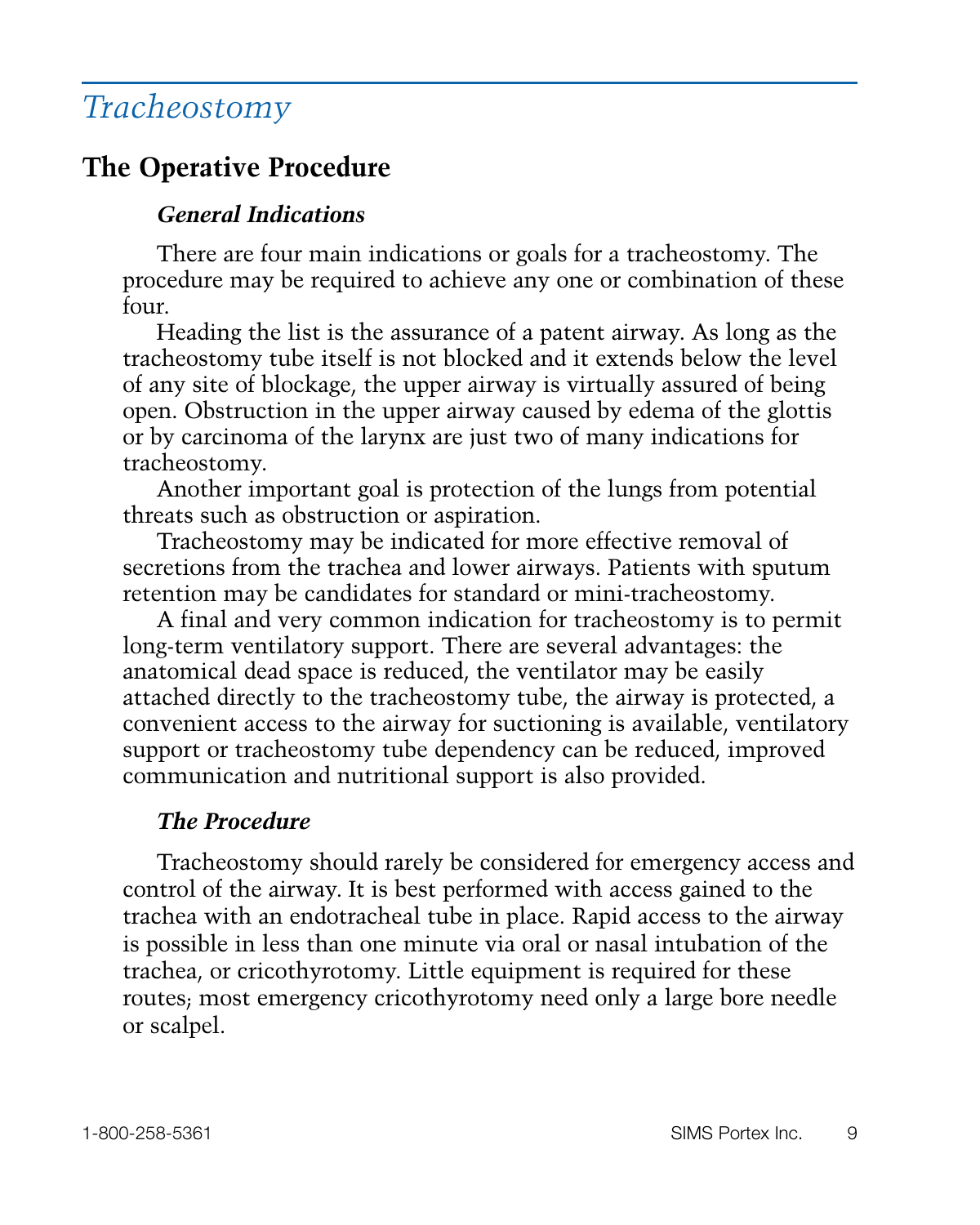Tracheostomy, on the other hand, is a procedure that requires more sophisticated skills and equipment. Tracheostomy is used infrequently as the initial route to gain access to the airway.

Surgical tracheostomy is usually performed in the operating room or less commonly in an intensive care unit under general or local anesthesia.



*Surgical tracheostomy.*

With the patient positioned with the neck hyperextended, the skin area is prepared and an incision is made below the cricoid cartilage. The trachea is located with blunt dissection, bleeding is controlled if necessary, and an incision (one of many types) is made through the 2nd, 3rd, or 4th tracheal cartilage. A cuffed tracheostomy tube of proper size and length is inserted through the anterior wall of the trachea as the endotracheal tube is slid above the ostomy site. The tracheostomy tube is gently positioned and ventilation is confirmed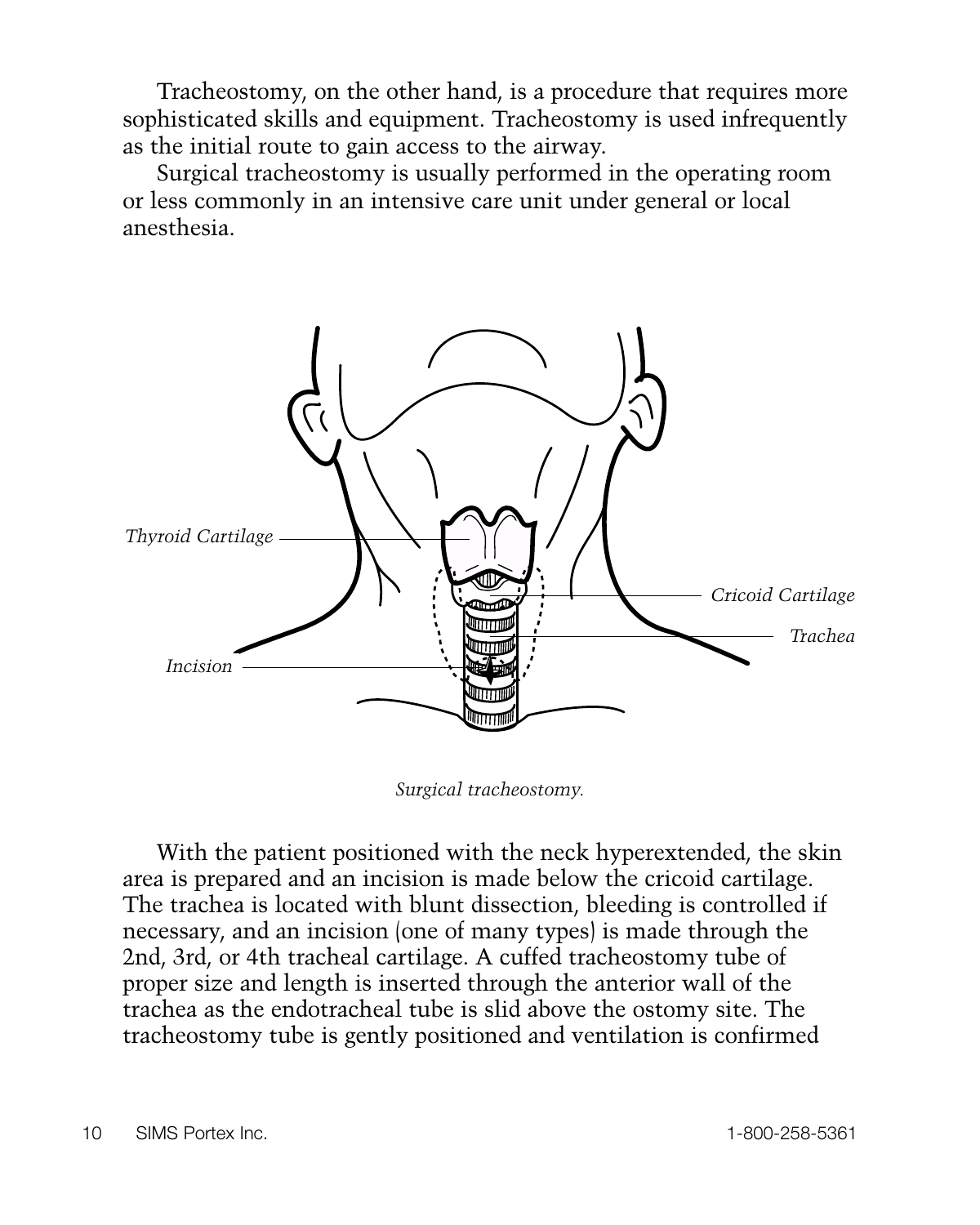through the tube. The tube is secured and the skin incision may be loosely sutured or left open.

#### *Surgical Complications of Tracheostomy*

Tracheostomy has definite surgical risk associated with it. The four most important immediate surgical complications are:

- 1. Bleeding from the operative site
- 2. Subcutaneous emphysema, mediastinal emphysema, and pneumothorax
- 3. Aspiration of blood in the airway
- 4. Cardiac arrest secondary to hypoxia, acidosis, or sudden electrolyte shifts.

Most of these complications can be avoided by establishing an airway prior to the procedure and by correcting hypoxia and hypercarbia prior to surgery. Meticulous control of bleeding is essential.

### **Percutaneous Tracheostomy**

With the advent of the percutaneous approach to tracheostomy, many of the complications associated with surgical tracheostomy have been avoided. This technique offers both the clinician and the patient many advantages. Because this procedure is most frequently performed at the patient's bedside, there are no delays often associated with scheduling a surgical procedure. Significant bleeding is rare, postprocedural infections are almost nonexistent, and costs are drastically reduced. When compared to prolonged transtracheal intubation or surgical tracheostomy, the risks and complications are low. Many clinicians now favor early tracheostomy with two to three days posttranstracheal intubation over prolonged maintenance of an endotracheal tube.

#### *The Procedure*

Percutaneous tracheostomy is not indicated for gaining access to the airway in emergency situations and should not be confused with cricothyroid puncture. The procedure is most commonly performed at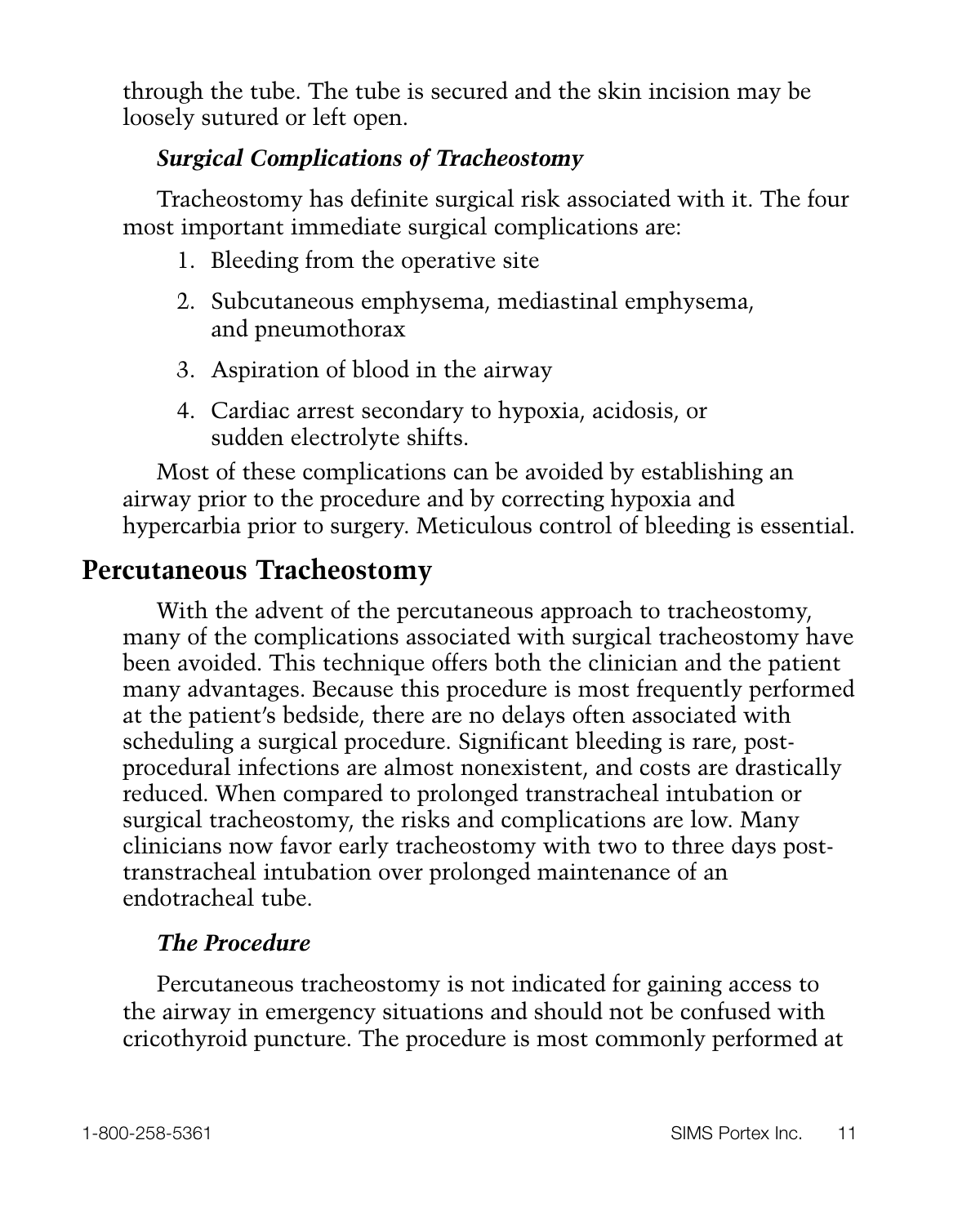the bedside in the intensive care unit with the patient sedated and fully monitored. The patient does not have to be transported to the surgical suite with all the equipment and monitoring systems required for critically ill patients. This is a distinct safety advantage.

At the bedside the patient is placed in the supine position with a blanket roll or pillow positioned beneath the shoulders to extend the neck as much as possible. The skin of the anterior neck is prepped with an antiseptic soap.

Most patients will benefit from intravenous sedation with a narcotic and/or benzodiazepine agent. The procedure is performed under local anesthesia with the drug of choice being lidocaine with epinephrine.

Ideally the procedure involves three clinicians: the physician performing the tracheostomy, a nurse assistant, and a respiratory therapist to manage the airway during the procedure.

Following setup, skin prep, administration of medications, and anesthesia, the airway is prepared by withdrawing the endotracheal tube to the level just below the cords where the cuff is inflated and the airway maintained during the tracheostomy. A large bore needle is inserted into the trachea and a Seldinger-type guide wire is placed into the lumen of the airway. The stoma is then created by passing a series of dilators over the wire and a guiding catheter. The tracheostomy tube is then placed on a obturator/dilator and passed into the trachea. With the removal of the obturator/dilator, the guiding catheter, and the

#### *Per-fit™ percutaneous tracheostomy technique.*



*Introduction of tracheal needle. Placement of guide wire.*

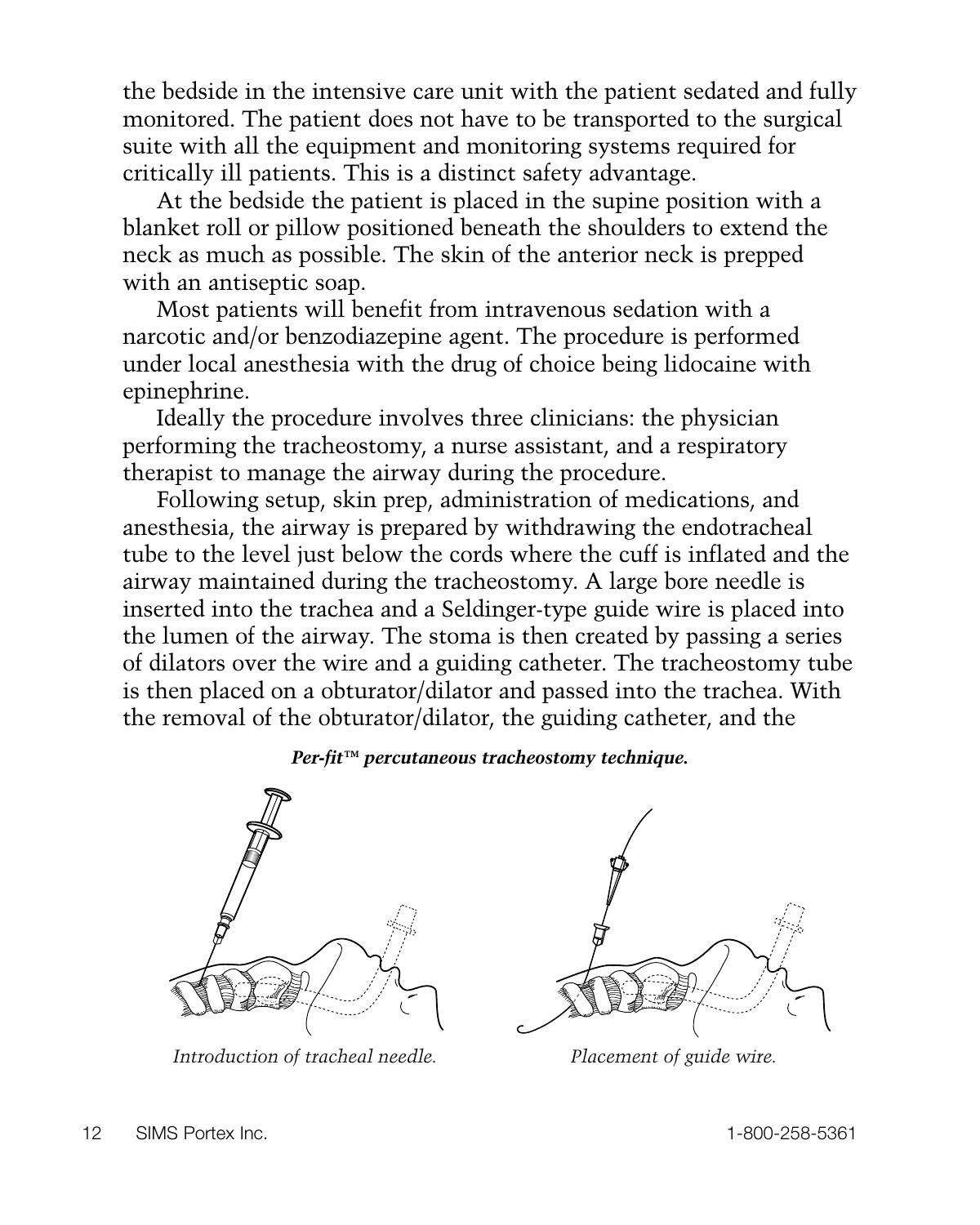

*Placement of tracheostomy tube.*

guide wire, the procedure is complete. The average time to perform a percutaneous tracheostomy varies from 3–15 minutes.

#### *Complications of Percutaneous Tracheostomy*

As previously mentioned, complications of percutaneous technique are not common but may include false passage of the tracheostomy tube, pneumothorax, delayed bleeding, puncture of the posterior tracheal wall, or premature extubation during the procedure and loss of the airway. A clinical guide and Per-fit video is available for review. Contact customer service or your SIMS Portex Inc. sales representative.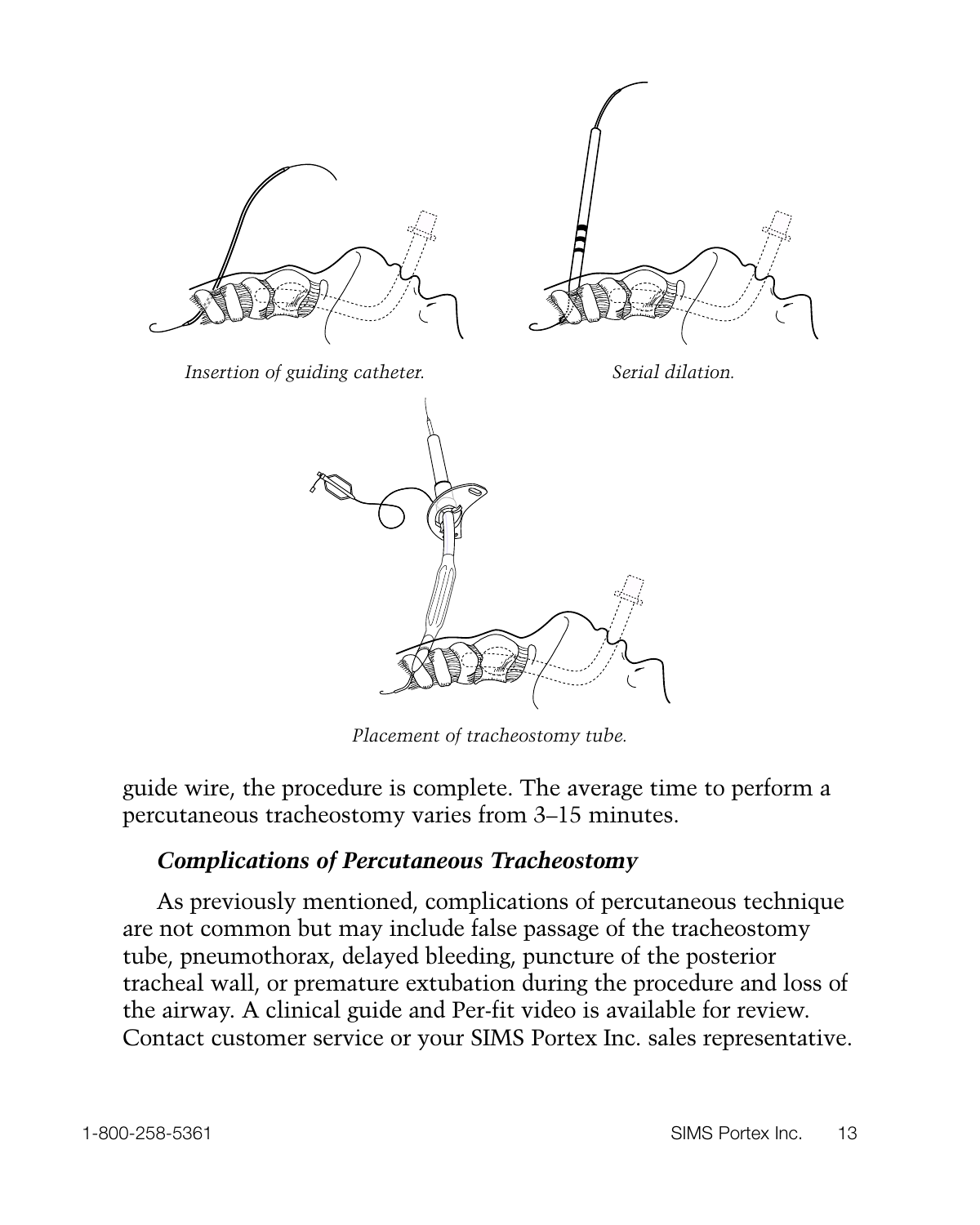# *Tracheostomy Tubes*

### **Features of Portex® Tracheostomy Tubes**

Portex tracheostomy tubes are available in neonatal, pediatric, and adult sizes. All three are available in an uncuffed style and the adult sizes are available in cuffed tubes with and without inner cannulae, in a disposable inner cannula style, and with a reusable inner cannula. All of the tubes are made of a safe nontoxic compound that is kinkresistant and conforms at body temperature. Lo-Profile™ is made of a rigid compound with a reusable, interchangeable inner cannula.

Portex tubes are fitted with strong, high-volume, low intracuff pressure cuffs which inflate symmetrically to decrease the risk of herniation. They are individually packaged and sterilized with a Velcro® tracheostomy holder and a one-way inflation valve.

All Portex tracheostomy tubes are considered single-use disposable products. However, the Lo-Profile tube has a reusable, single patient use inner cannula. All adult Portex tubes come supplied with an obturator to ease insertion.

#### *Portex Blue Line® Neonatal and Pediatric Tracheostomy Tubes*

Portex Blue Line neonatal and pediatric tracheostomy tubes are made of an implant-tested material. They are available in uncuffed styles only and are anatomically correct by design. A winged flange secures the tube to minimize motion and reduce trauma to the neonatal airway. The tubes are available with or without an angled 15 mm connector.

#### *Portex Blue Line Tracheostomy Tubes*

Portex Blue Line adult tracheostomy tubes are made of a compliant material which readily softens at body temperature and conforms to the anatomy of the airway. These two features greatly reduce trauma and increase patient comfort. The adult cuffed tracheostomy tubes feature Profile cuffs with a high-volume, low intracuff pressure seal. The tubes also feature flexible flanges to minimize motion and torque.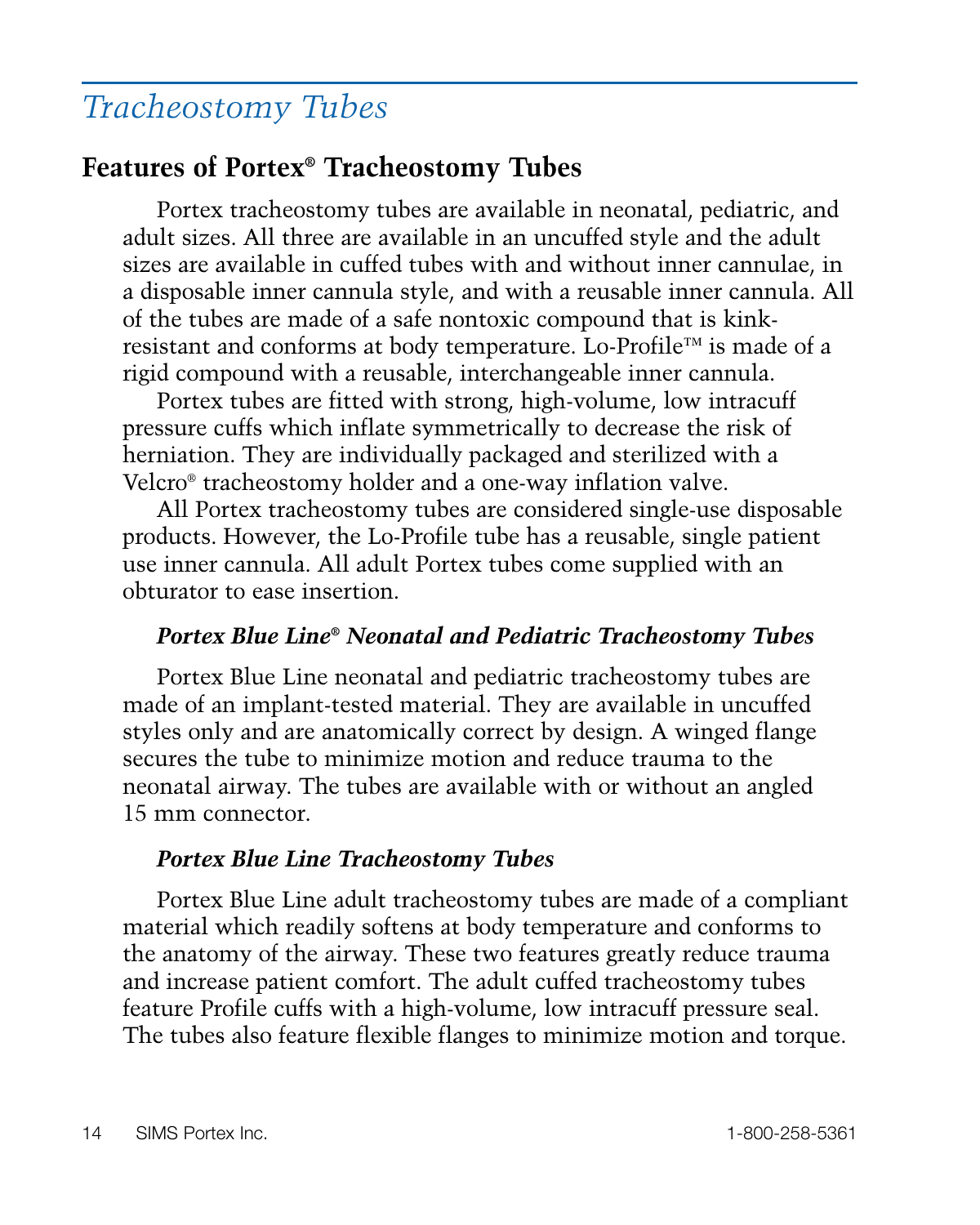Blue Line tubes are available in cuffed, uncuffed, fenestrated, and non-fenestrated styles.

#### *Portex D.I.C.™ Tracheostomy Tubes*

The Portex D.I.C. tracheostomy tube with disposable inner cannula is available in two styles: the rigid outer cannula and the flexible outer cannula styles. Tubes with disposable inner cannula have many features not found with other brands. The flexible outer cannula offers many features to patients who are not able to tolerate rigid-style tubes.

Both styles of tube offer a flexible flange with large openings for improved stoma care. The 15 mm connector is an integral part of the tracheostomy tube—not on the inner cannula—which allows for ventilation with or without the inner cannula in place. The obturator design increases efficiency during insertion and reduces trauma associated with this procedure. The disposable inner cannula improves tracheostomy care and reduces nursing care time. The broad range of sizes that are available ensures a proper fit. Disposable inner cannulae are color-coded for easy identification. The disposable inner cannulae are available in color-coded boxes of 20.

# **Portex Specialty Tubes**

#### *Portex Laryngectomy Tubes*

The Portex D.I.C. laryngectomy tube is designed to maintain a patient's airway following a laryngectomy. The laryngectomy tube is available in three sizes with corresponding disposable inner cannula. The soft flange and 15 mm connector are an integral part of the outer cannula.

#### *Portex Trach-Talk™ Tracheostomy Tubes*

The Portex Trach-Talk tracheostomy tube was designed to assist the patient to speak in a low whispered voice. When the cuff is inflated to effect a seal on the tracheal wall, a gas line with a thumb port is connected to an air or oxygen source. The flow of gas is adjusted to 4–6 liters per minute and the thumb port is occluded by the patient or caregiver; gas passes through the larynx, allowing the patient to speak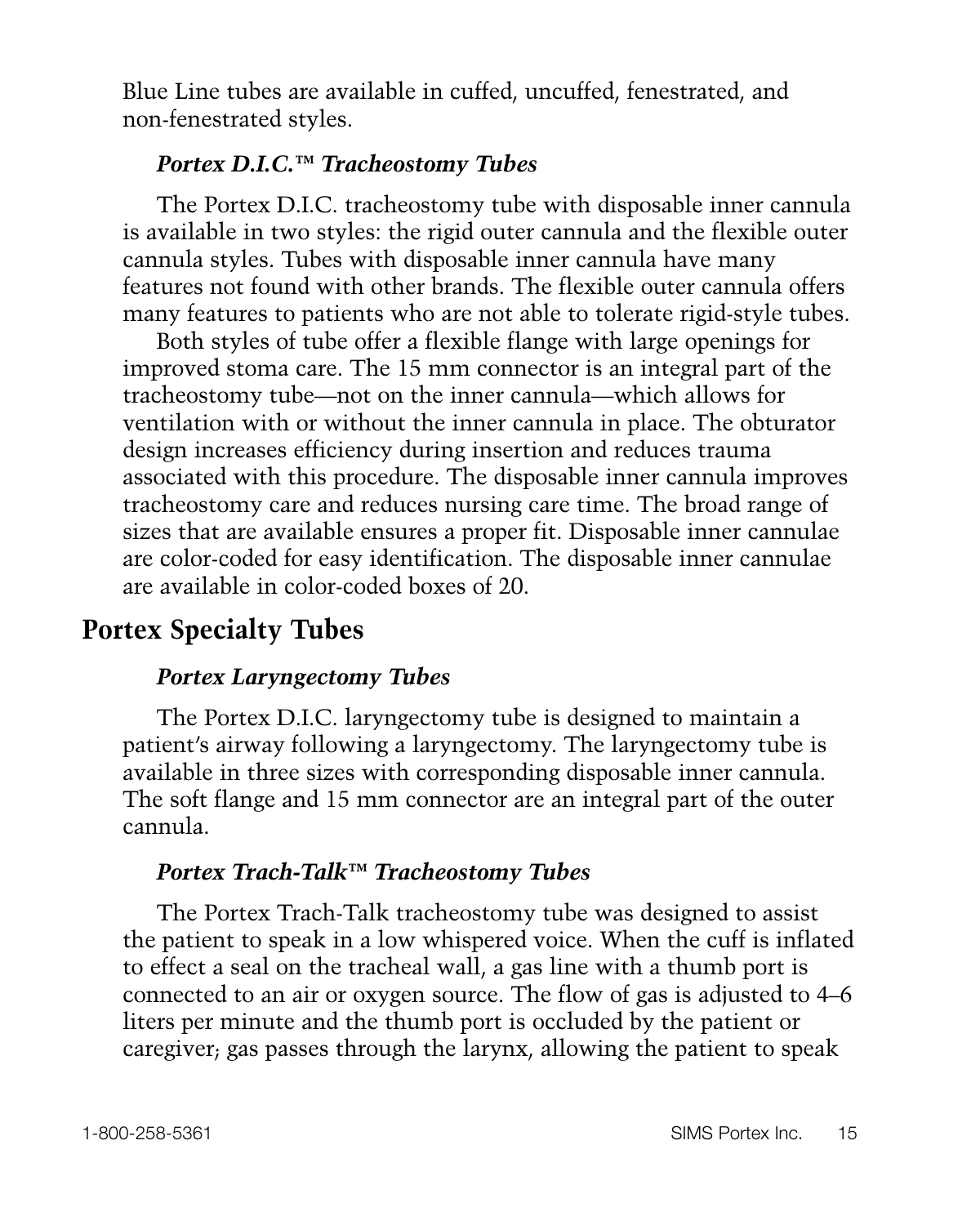in a soft whisper. The Trach-Talk helps to eliminate the psychological and communication barriers common to all tracheostomy patients.



*Portex Trach-Talk™ tube.*

#### *Extra Horizontal Length Tracheostomy Tubes*

These tubes were designed with the patient with a "bull neck" in mind. The extra length on the horizontal axis allows airway accessibility in the anatomically large patient. The tube also features a radiopaque line to facilitate confirmation of proper placement.

#### *Portex Mini-Trach® II*

Mini-tracheostomy with the Portex Mini-Trach II kit is a simple surgical procedure in which a small bore cannula (4.0 mm I.D.) is inserted into the trachea through the cricothyroid membrane, using a scalpel and introducer. When placed, the tracheal cannula allows suction to be performed as often as required using a 10fr suction catheter. The cannula is also suitable for administration of oxygen, nebulized drugs, and bronchial lavage. Mini-tracheostomy is indicated primarily for patients with sputum retention problems.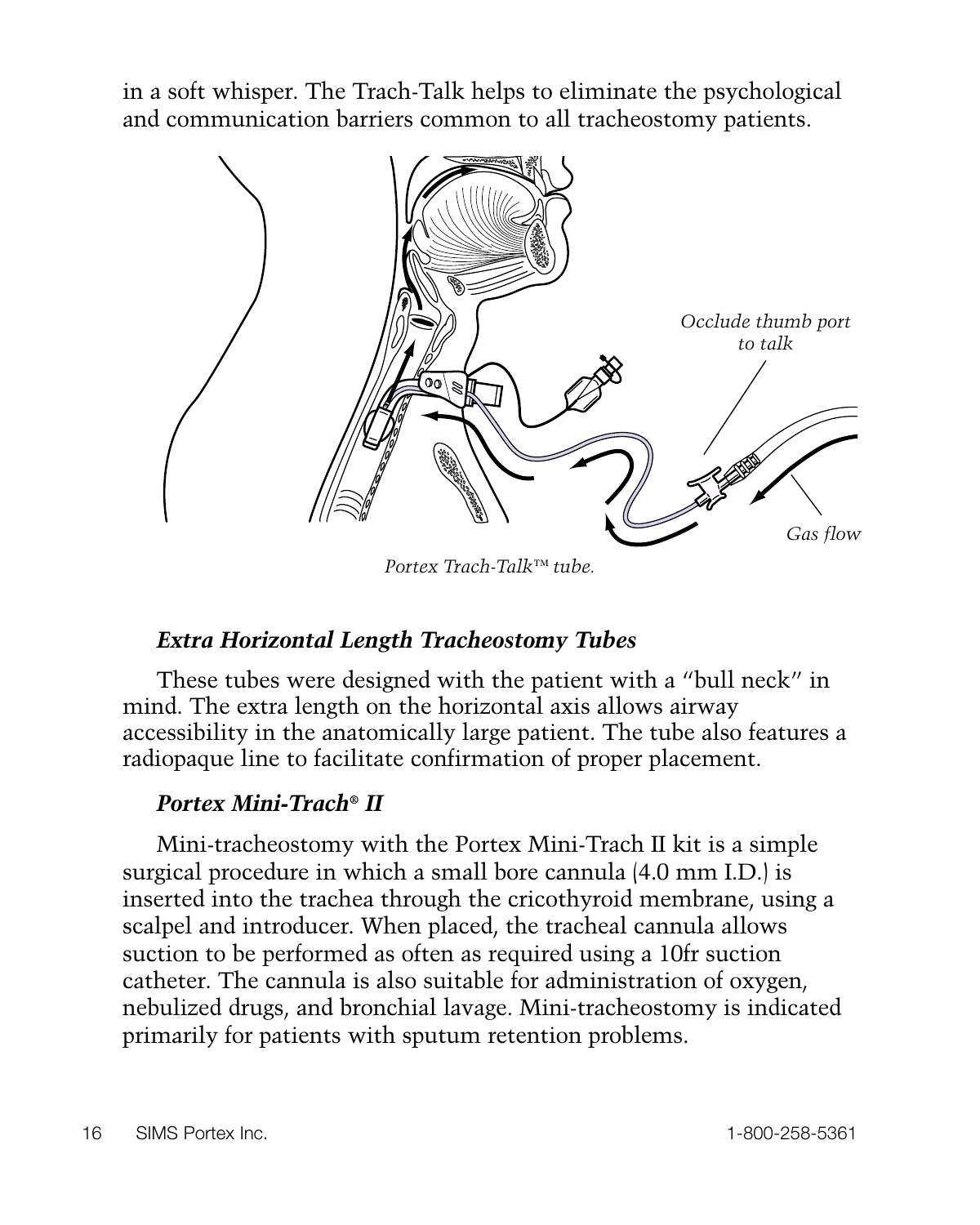#### *Lo-Profile™ Tracheostomy Tubes*

The Lo-Profile tracheostomy tube has been developed with the concerns of the long-term tracheostomy patient in mind. Cosmetic features, patient safety, ease of use, and durability of the tube were all major factors addressed during the design of this tube.

The tube is designed with three parts. The outer cannula is constructed of a very durable material with the inner cannula provided in two forms. One inner cannula offers a low-profile locking connector that is constructed of a clear, cosmetically pleasing material. It should be noted that this style of inner cannula is not intended for ventilatory support. The other inner cannula is fitted with a standard 15 mm connector that allows easy attachment to oxygen, humidification, or ventilatory equipment. Both styles of inner cannulae provide for limited reuse (see the TRACHEOSTOMY CARE AT HOME handbook). The flexible, clear, low-profile flange is also designed with patient comfort and cosmetics in mind.

The Lo-Profile tracheostomy tube is available in four styles and five sizes that will meet the needs of most patients.

#### *Portex Per-fit™ Percutaneous Tracheostomy Kit*

The Portex Per-fit tracheostomy kit is a procedural tray that is complete with all necessary components required to perform a serial dilation percutaneous tracheostomy. The kit features two very unique features: the specially designed Portex tracheostomy tube with a low-profile cuff to facilitate easy insertion through a serially dilated stoma and a straight obturator/dilator system. The specially designed and patented tracheostomy tube features a beveled tip that further reduces tracheostomy tube insertion force. The straight dilators allow complete rotation during insertion, decreasing the force required and the tissue trauma associated with dilating a percutaneous stoma. The complete kit is designed to provide the clinician with a safe and efficient method of performing percutaneous tracheostomy. Replacement tubes and replacement inner cannula are available.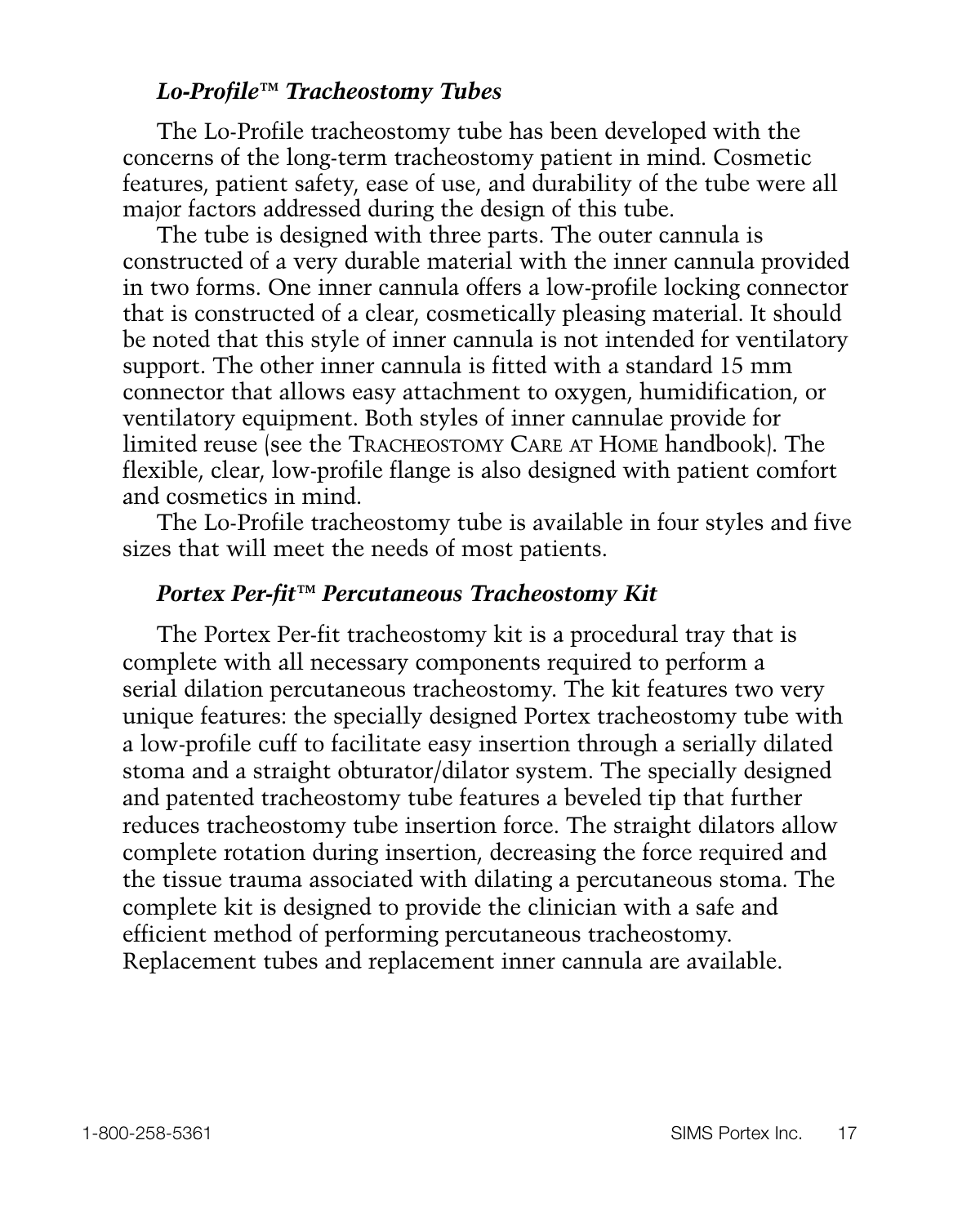# *Post-Tracheostomy Complications*

Complications associated with tracheostomy can be divided into two categories: immediate surgical complications and late complications. The most frequent causes of death in tracheostomy patients are obstruction and hemorrhage. Many of the early complications have already been mentioned elsewhere in this text and we will now consider the late complications that are frequently encountered.

#### *Hemorrhage*

Massive bleeding may occur a few days to several weeks after a tracheostomy. The most common cause of delayed hemorrhage is erosion of the anterior tracheal wall and a major vessel crossing it (frequently the innominate artery) by the tip of the tube. Predisposing factors may include a low tracheal incision, tube size selection, an excessively long or curved tube, and infection.

#### *Wound Infection*

Minor infection of an open tracheostomy site is common and usually responds to local treatment. If it fails to respond, a wound culture and sensitivity should be obtained and the appropriate systemic antibiotic administered. Serious mediastinitis can result from an untreated tracheostomy wound infection.

#### *Tracheitis*

A dry tracheitis will develop if humidification of the airway is inadequate. Treatment of any secondary infections will require administration of antibiotics. Instillation of normal saline during suctioning procedures may help to keep the airway moist.

#### *Pneumonia*

The development of pneumonia or lung abscess is prevented by employing aseptic technique during the surgery and postoperative care of the tube. It is especially important to avoid bacterial contamination of the respiratory tract by contaminated suction catheters. The use of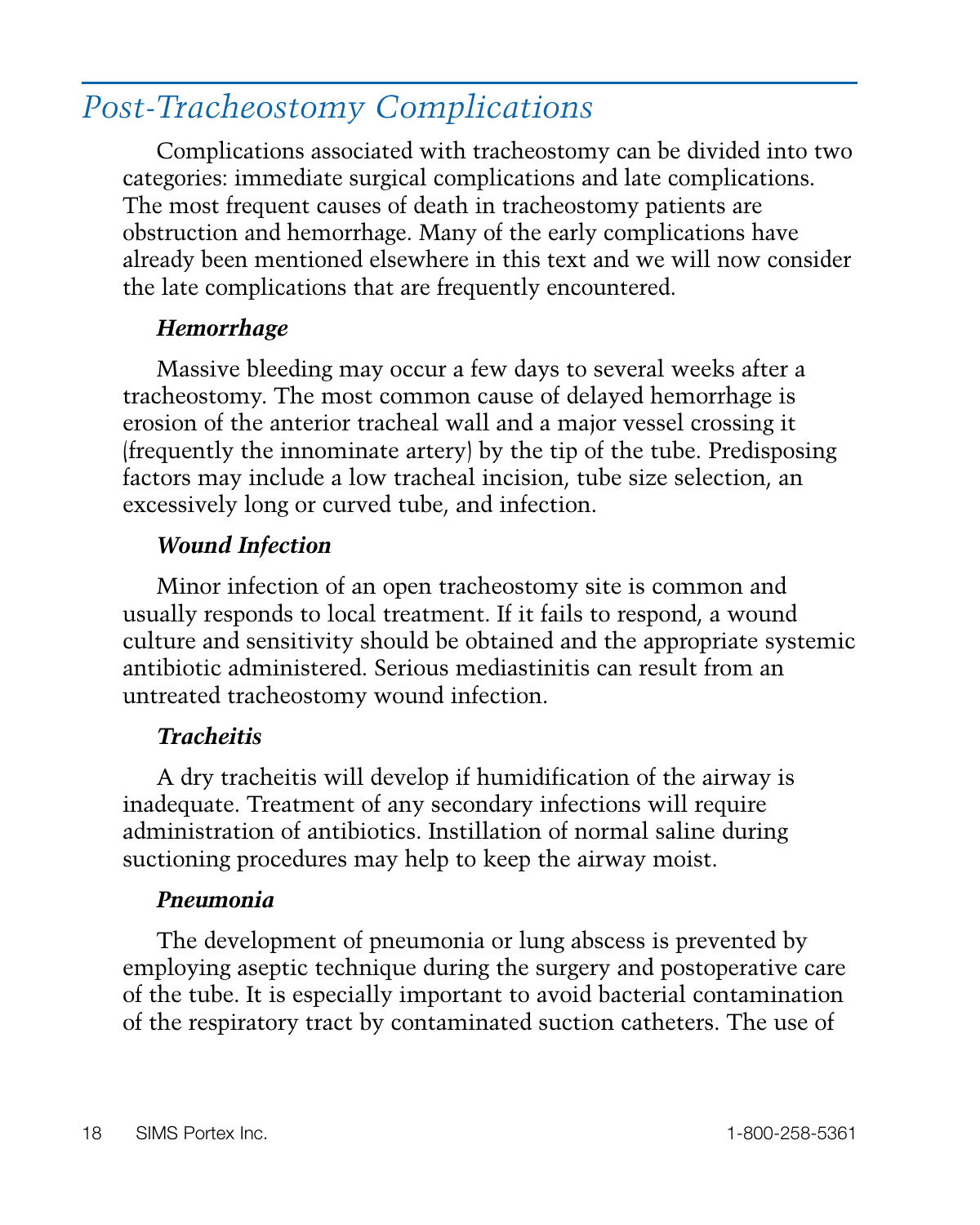sterile disposable catheters or closed suction systems will prevent many of the associated problems.

#### *Subglottic Edema*

If the surgical opening into the trachea is made through the first or second tracheal cartilage, edema of the subglottic area can develop. The swelling of the mucosa will restrict the airway above the tube and may lead to difficult decannulation. This is especially true in infants and small children.

#### *Tracheal Stenosis*

Narrowing of the trachea by stenotic granular tissue (scar tissue) may occur at the tracheal orifice, cuff site, or at the position of tube tip. In children and infants stenosis at the tracheal orifice can be avoided by not removing any tracheal cartilage; in adults this problem is most frequently associated with a high position of the opening, through the first or second tracheal ring. Frequently, granulation may occur at the cuff site if careful attention is not paid to cuff inflation volumes and design. This problem is best avoided by monitoring the inflation volume and by using a tracheostomy tube with a high-volume cuff such as the Portex Profile® cuff. Erosion of the tracheal wall by the tip of the tube, which will lead to stenosis, is avoided by selection of a tracheostomy tube that is of proper length, size, and curvature. Tubes that soften slightly at body temperature and have movable neck plates conform better to the trachea. Portex Blue Line, D.I.C.™, and Flexible D.I.C. tracheostomy tubes incorporate all of these features.

#### *Tracheoesophageal Fistula*

Erosion of the posterior wall of the trachea can be caused by a poorly fitted tube or by excessive cuff volume. A communicating channel between the esophagus and trachea can result. This complication is potentially fatal but is fortunately rare. It is treated by inserting a longer cuffed tube with surgical correction when the patient's condition permits. Monitoring and recording cuff volumes will help reduce this possibility. Minimizing torque transmission of connections to the distal tip of the tracheostomy tube is also clinically significant.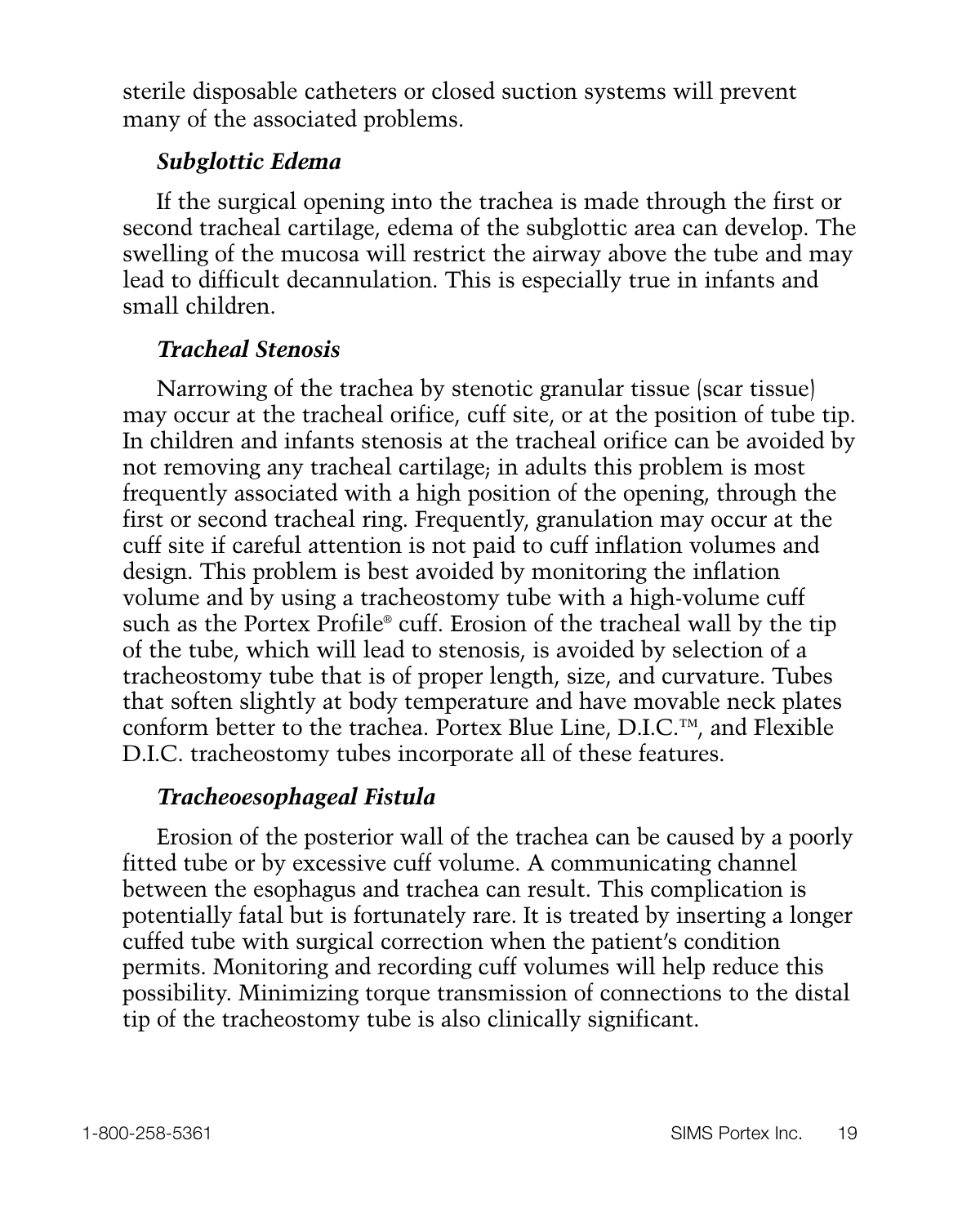# *Guidelines for Nursing Care of the Tracheostomy Patient*

Three major factors must be considered in the care of the tracheostomy patient:

- 1. Humidification
- 2. Mobilization of secretions
- 3. Airway patency.

# **Humidity**

The importance of humidification can not be overemphasized. The nasopharynx, which provides the natural humidification mechanism for the airway, has been bypassed by tracheostomy. It is absolutely essential that adequate humidity be provided to keep the airway moist.

In the immediate postoperative period, humidity is usually supplied via a heated gas vapor generator on a mechanical ventilator or via a heated aerosol supplied to the patient utilizing a T-piece attached directly to the tracheostomy tube, or a tracheostomy mask.

The patient must be properly hydrated with oral or I.V. fluids to permit the mucosal surface to remain moist and to ensure that the viscid secretions remain atop the cilia. This will make the secretions thinner and more mobile.

Instillation of sterile saline directly into the tracheostomy tube at intervals, usually before and during suctioning, may aid in loosening and keeping secretions moist.

The patient's own moisture may be conserved by the use of a simple condenser humidifier. As the patient exhales water vapor, it condenses on a pleated paper filter and is revaporized on inhalation. SIMS Portex Inc. has a heat and moisture device (Thermovent® T) available for the tracheostomy patient. Supplemental oxygen can be added to the inspired air with a special adapter (Thermovent  $O_2$ ).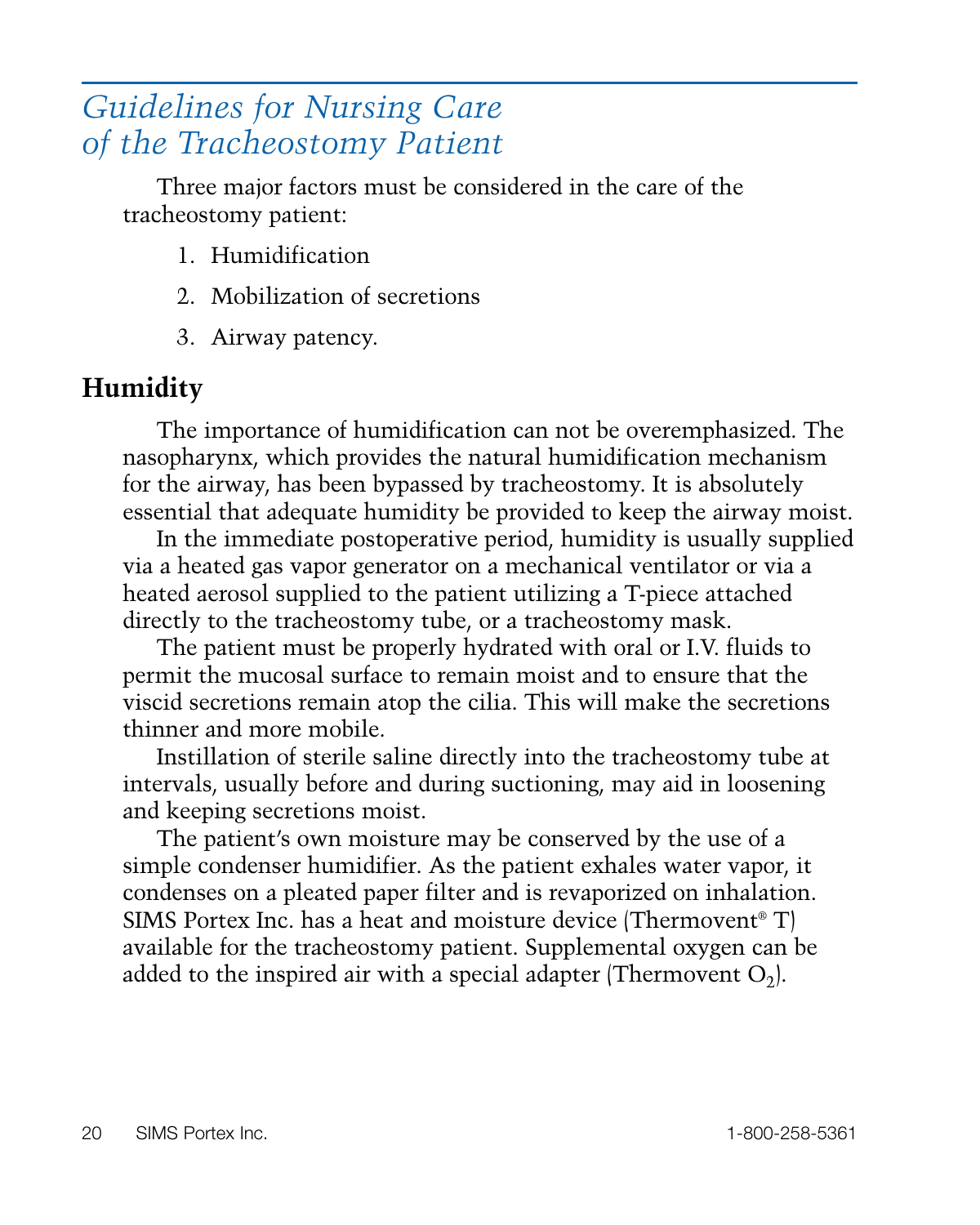### **Mobilization of Secretions**

Many of the nursing skills employed are aimed at the mobilization of pulmonary secretions. Frequent turning, encouragement of deep breathing, and ambulation are important in the prevention of pulmonary complications.

Regular chest physiotherapy and postural drainage are both very effective in the mobilization of secretions and should be used routinely during the postoperative period. Manual ventilation (bagging) along with tracheal instillation of normal saline may also aid in the mobilization of secretions.

### **Suctioning**

Suctioning is at best an uncomfortable procedure and is usually a frightening one for the patient. It is a procedure where both psychological and physiological defensive reflexes will come into play for the protection of the airway. It is essential to remember several things when suctioning a patient:



*Suctioning procedure.*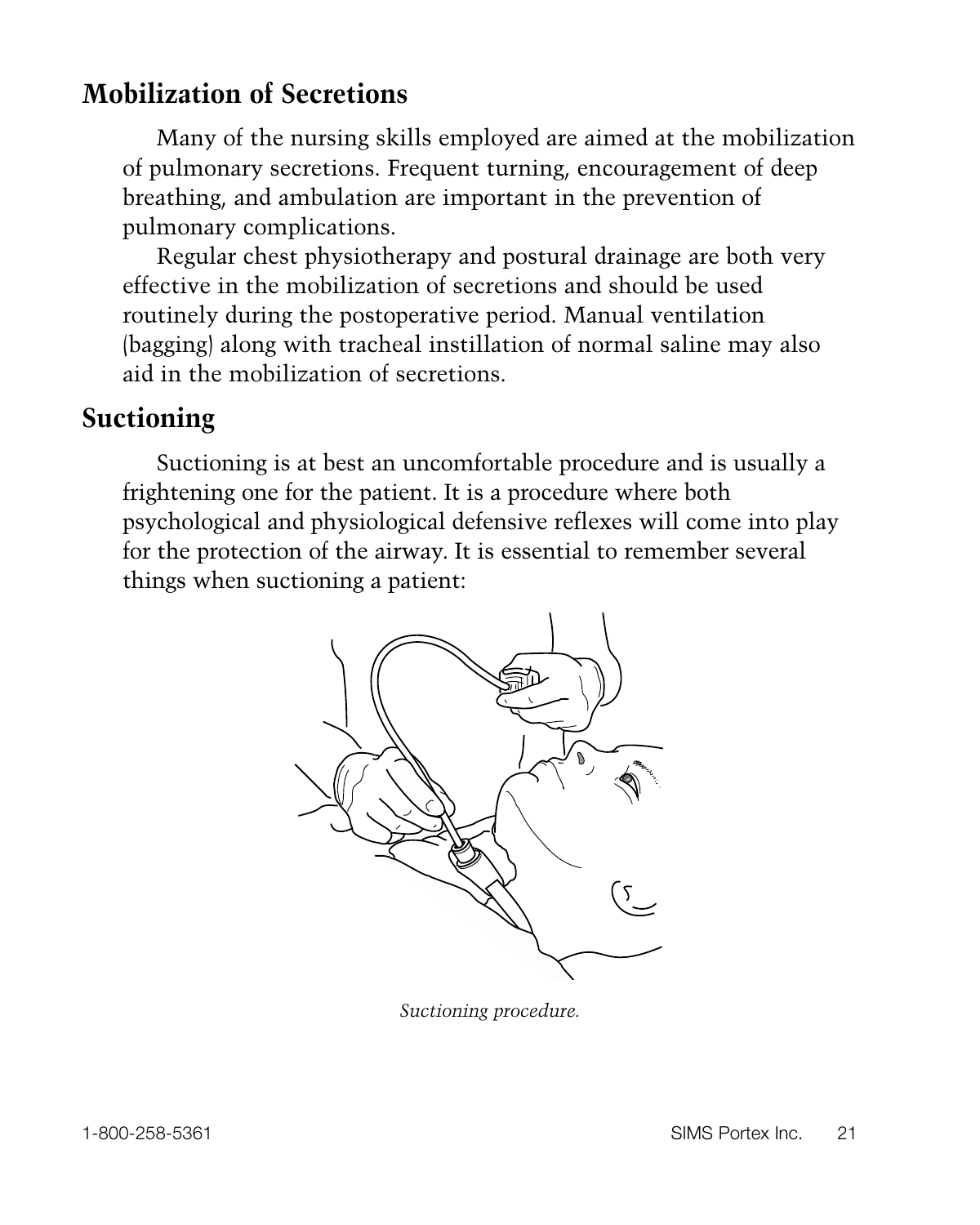- 1. A tracheostomy is an open surgical wound and strict asepsis and universal precautions should be observed.
- 2. A clear explanation of the procedure with reassurance will help to decrease the patient's anxiety and fears.
- 3. Partial occlusion of the airway by the suction catheter, combined with aspiration of air from the lung while using an open suction system, can result in severe hypoxia, cardiac arrhythmia, and even cardiac arrest. Suctioning procedures must NEVER exceed 15 seconds even if no visible signs of stress are noted. The O.D. of the suction catheter should not exceed 50% of the I.D. of the lumen being suctioned.
- 4. The upper airway is lined with delicate tissue and care must be taken to avoid damage to these tissues during suctioning. For this reason, suction is applied only intermittently and with catheter rotation to avoid trauma to the mucosal walls of the trachea and bronchi.



*Figure 1.*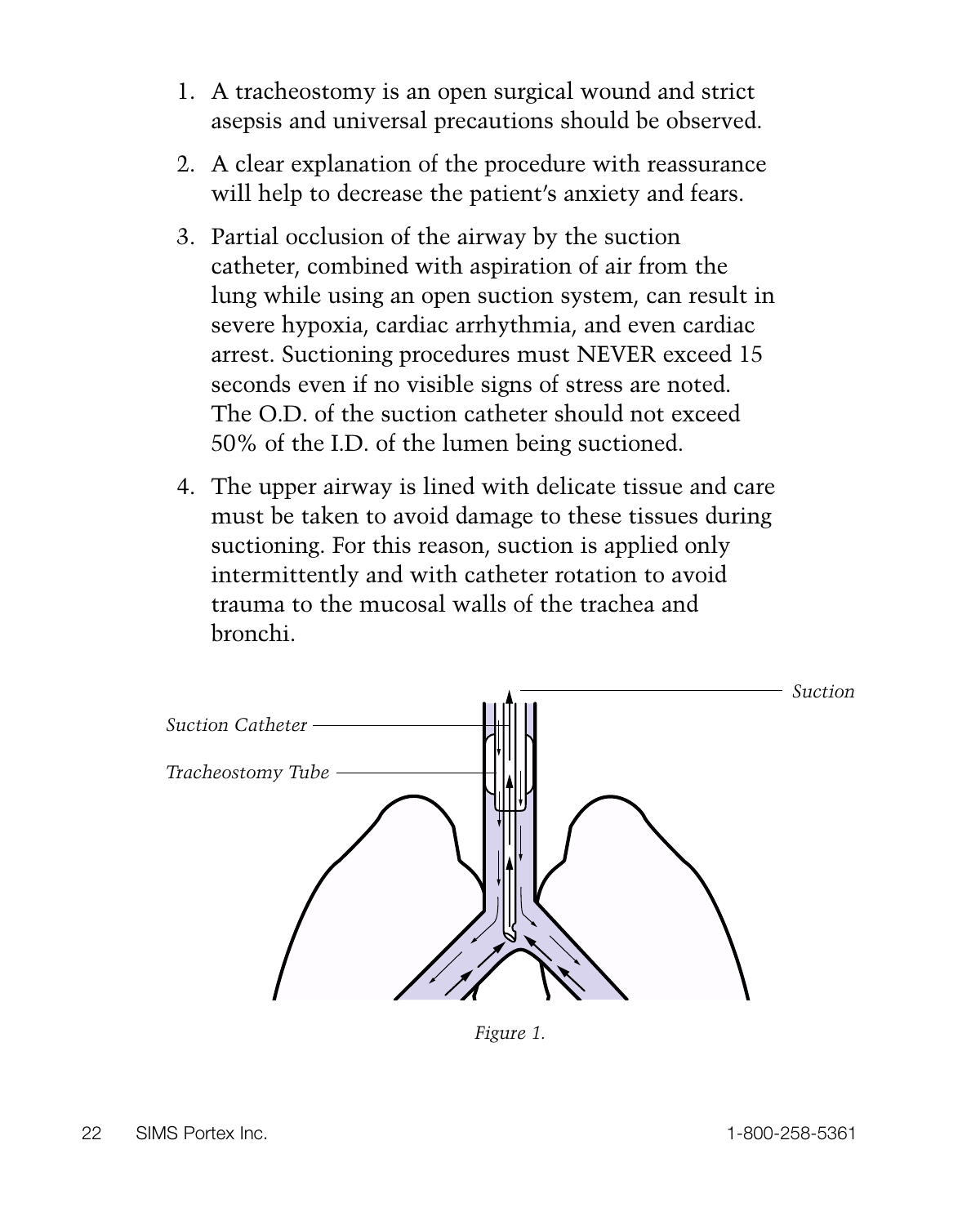- 5. Suction is applied ONLY during withdrawal in order to decrease the volume of air removed from the lungs and decrease the hypoxic effect and trauma to the airway.
- 6. The outer diameter of the suction catheter should be, at a maximum, one half  $|V_2|$  the inner diameter of the tracheostomy tube. A suction catheter of greater diameter could lead to obstruction to the air flow around the catheter during the procedure. When a closed suction system is used, this atmosphere will be oxygen enriched or will be supplied by the ventilator *(see figure 1)*.

The following chart is included for reference. It relates the approximate size suction catheter to be used in conjunction with tracheostomy and endotracheal tubes.

| TRACH TUBE (I.D.) mm | SUCTION CATH. |
|----------------------|---------------|
| 2.5                  | 5fr.          |
| 3.0                  | 6fr.          |
| 3.5                  | 8fr.          |
| 4.0                  | 8fr.          |
| 4.5                  | 8fr.          |
| 5.0                  | 10fr.         |
| 6.0                  | 10fr.         |
| 7.0                  | 12fr.         |
| 8.0                  | 14fr.         |
| 9.0                  | 16fr.         |
| 10.0                 | 16fr.         |

*Suction Catheter Sizing to Tracheostomy Tubes*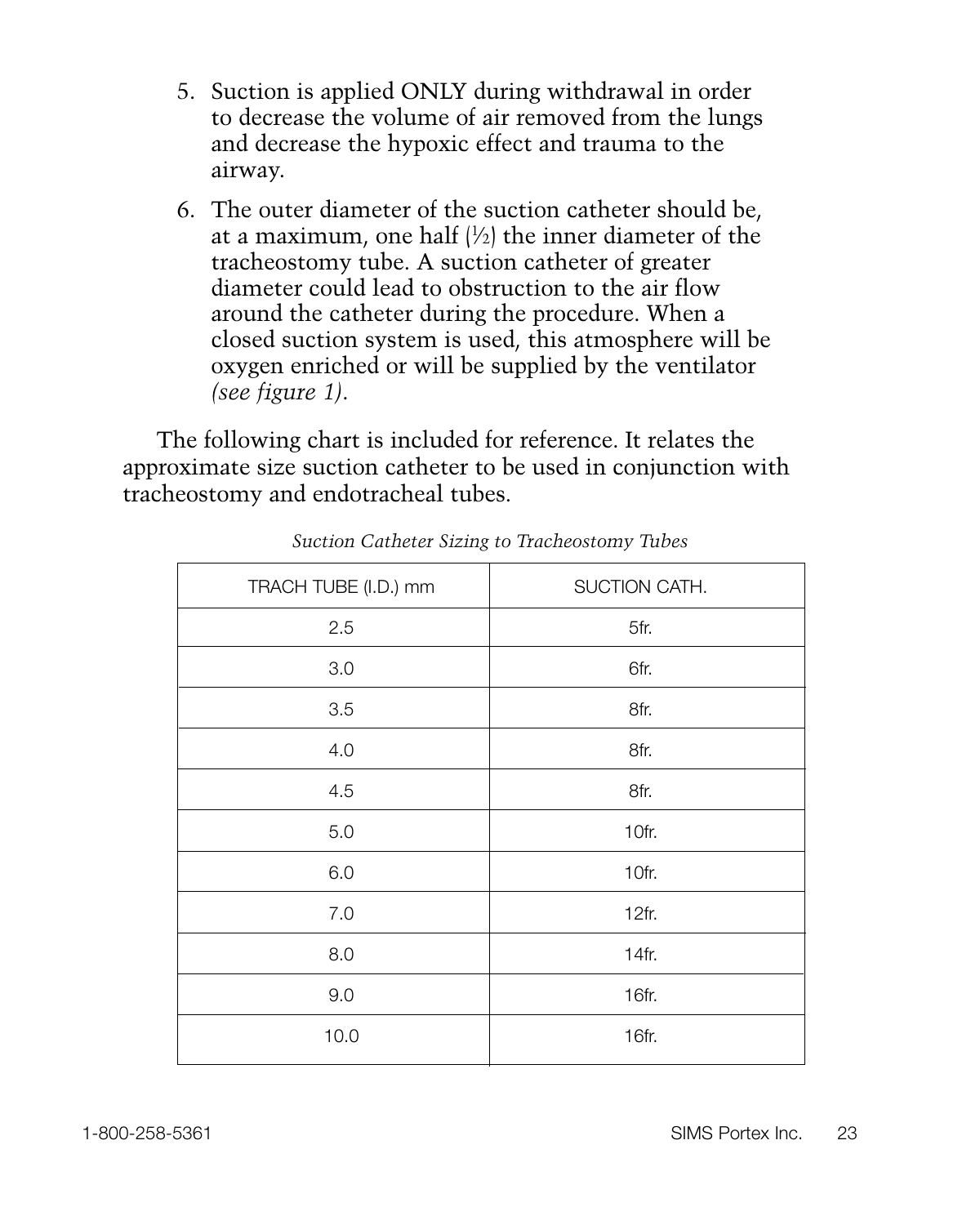### **Suction Catheters**

SIMS Portex Inc. offers suction catheters in several styles and in various kit forms. The following is a guide for the practitioner to the various features of each of these styles:

#### *Maxi-Flo® Suction Catheter Kits*

The Maxi-Flo suction catheters feature a catheter tip design which maximizes suction efficiency and minimizes trauma to the airway. The soft leading edge of the catheter reduces the possibility of damage to the carina associated with repeated suctioning. The large opening of the distal tip provides for easy and efficient removal of secretions. The lateral eyes are soft and close to the tip which increases suction efficiency. This catheter is available in several kit configurations as well as a single catheter package. The Maxi-Flo suction catheter maximizes efficiency and minimizes airway trauma.

#### *Cathmark® Suction Catheter Kits*

Cathmark suction catheters offer a method for safer neonatal and pediatric suctioning, as the chart on each package guides the clinician in determining the proper distance for catheter insertion. The graduations (every 2 cm) enable the clinician to advance the catheter accordingly, providing a margin of safety and potentially reducing the incidence of pneumothorax.

#### *No Pour Pak® Suction Catheter Kits*

No Pour Pak suction catheter kits are available in two different forms: the No Pour Pak II and the Economy No Pour Pak II.

The No Pour suction catheter kits all help to minimize the risk of nosocomial infections, protecting the patient and clinician from exposure to contaminated material when the suction procedure is completed. No Pour Pak II features a snap-on lid and resealable water basin allowing for total containment of the catheter, gloves, and solution for safe disposal at the completion of the suction procedure. The Economy No Pour Pak II contains many of the features of the No Pour Pak II yet is more economical because it has vinyl gloves and does not include a containment lid.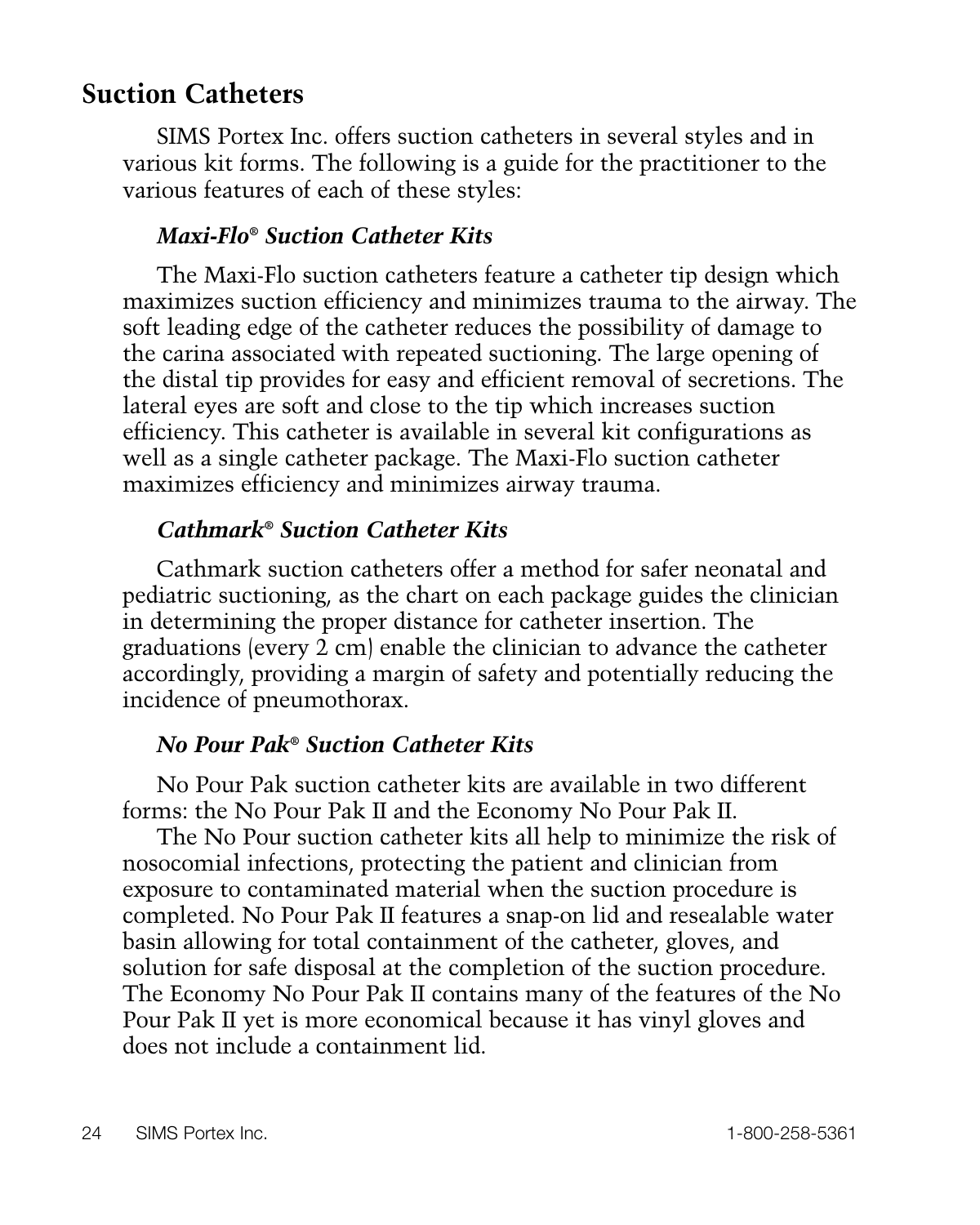#### *Coudé Suction Catheter Kit*

Clinical studies have shown that angled coudé catheters ensure almost 100% entrance into the right main stem bronchus and approximately 45% entrance into the left main stem bronchus. Straight catheters enter the left main bronchus less than 10% of the time, regardless of the head position *(see figure 2)*. For ease and accuracy of entering and suctioning the left bronchus, coudé (angled) catheters are advocated *(see figure 3)*.



#### *Irri-Cath® Suction System*

The exclusive Irri-Cath suction system combines continuous irrigation and suction to significantly increase efficiency and effectiveness of secretion removal. It provides an alternative to the fiberoptic bronchoscopy for bronchial alveolar lavage as a diagnostic aid.

Irri-Cath allows for continuous irrigation to the exact suction site which reduces the viscosity of secretions, permitting immediate removal. More efficient removal of secretions with Irri-Cath decreases the frequency of necessary suctioning.

#### *Steri-Cath® Closed Ventilation Suction System*

The Steri-Cath closed ventilation suction system catheter allows the clinician to maintain mechanical ventilation during the suction procedures. Suctioning without disconnecting the patient from the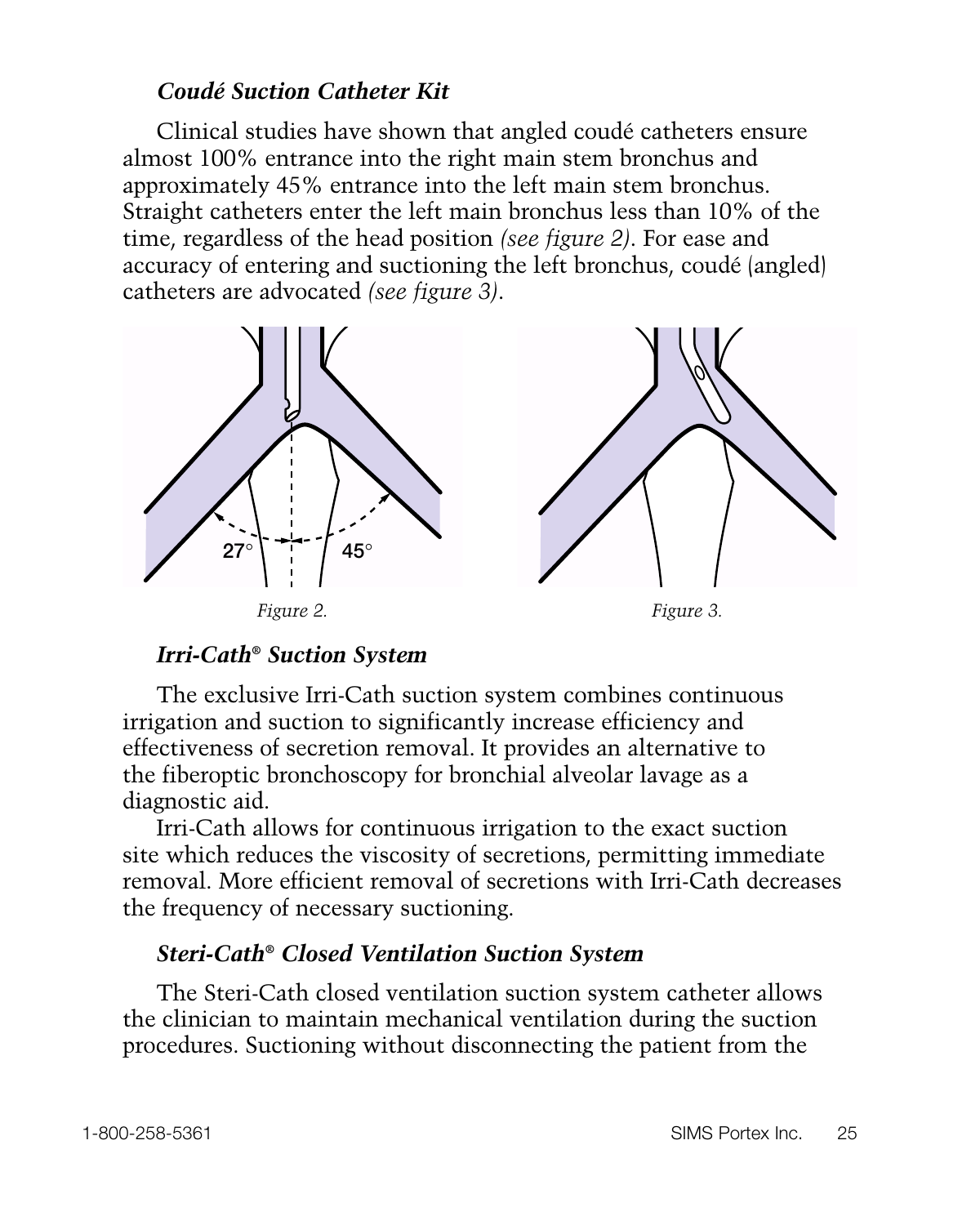ventilator reduces many of the problems associated with open suction systems. This system reduces the possibility of cross-contamination, protecting both the patient and clinician with an enclosed catheter and thumb valve. The dual lumen system offers ease of instilling saline for lavage and irrigation as well as for the administration of intratracheal medications through a separate inner lumen. The lightweight Tconnector and swivel eliminates torque associated with connecting closed suction systems directly to endotracheal or tracheostomy tubes.

A closed ventilation suction system has been designed for the tracheostomy patient. It contains all the features of the standard closed ventilation system but features a 14fr catheter 30 cm in length.

#### *Psychological Care*

Many tracheostomy patients are totally dependent upon the caregivers and can do little for themselves. The alert patient will initially be apprehensive and frightened. Since the patient, especially with an inflated cuffed tube, will be unable to speak, every word and action of the staff is carefully observed. It is imperative that an atmosphere of calmness and confidence be created for the patient since emotional status will influence breathing pattern and acceptance of mechanical ventilation.

Most patients should be continually reminded that their inability to speak is only temporary. It is difficult, frustrating, tiring, and disheartening for a tracheostomized patient to attempt to talk. Other forms of communication such as a pad and pencil, a communication board, or the use of a specialty tracheostomy tube (Trach-Talk™) should be considered. The ability to communicate becomes imperative.

Caregivers should also provide encouragement and reassurance to the patient during attempts to swallow or eat, since the patient may be afraid of choking.

The apprehensive family may be reassured by pointing out to them such things as the call bell that is easily accessible, and the close proximity of a trained professional medical staff.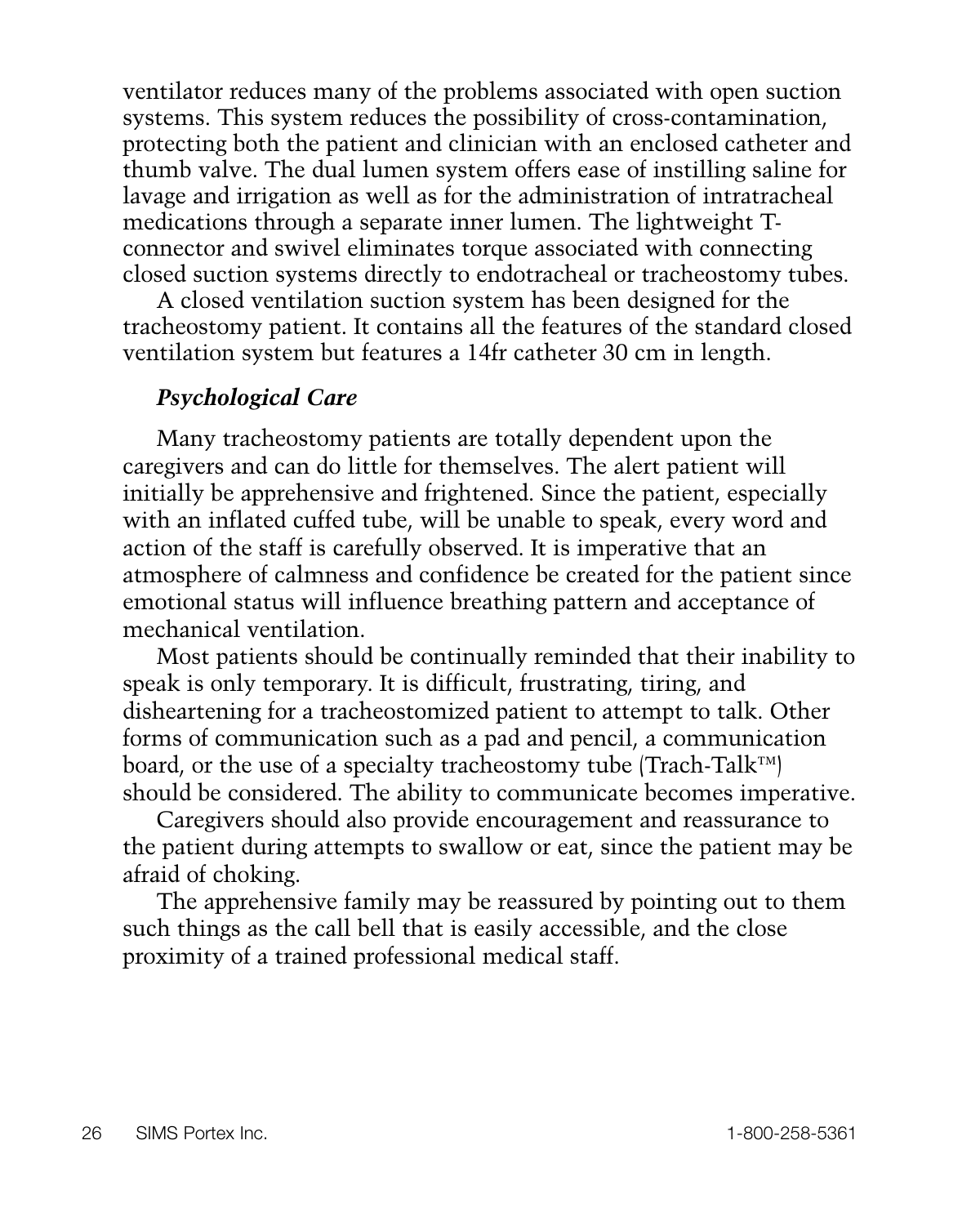# *Patient Care Procedures*

### **Suctioning**

Suctioning a patient should never be considered routine. Your decision to suction your patient should be based upon several observations: increasing airway pressures, increasing patient apprehension, or rhonchi heard by auscultation. Both sides of the chest should be routinely auscultated with a stethoscope. To suction a patient just because an hour has passed is insufficient reason, but to wait until there are secretions evident in the bronchial tree may not be appropriate.

When you have gathered all of the equipment, take time to reassure and explain the procedure to your patient. Remember, with the tracheostomized patient, communication is quite difficult. Give the patient pencil and paper, or word your questions so that the patient can indicate "Yes" or "No" by nodding his/her head or blinking his/her eyes.

Always remember to preoxygenate your patient before the suction procedure. Constantly observe clinical signs that may indicate hypoxia.

#### *Supplies:*

- 1. Portable suction pump or tracheal wall suction
- 2. Disposable suction catheter kits of appropriate size or single disposable suction catheters
- 3. Gloves
- 4. Basin
- 5. Small jar of sterile normal saline.

NOTE: All necessary equipment, gloves, catheter, basin, and sterile saline are available from SIMS Portex Inc. in several kit forms.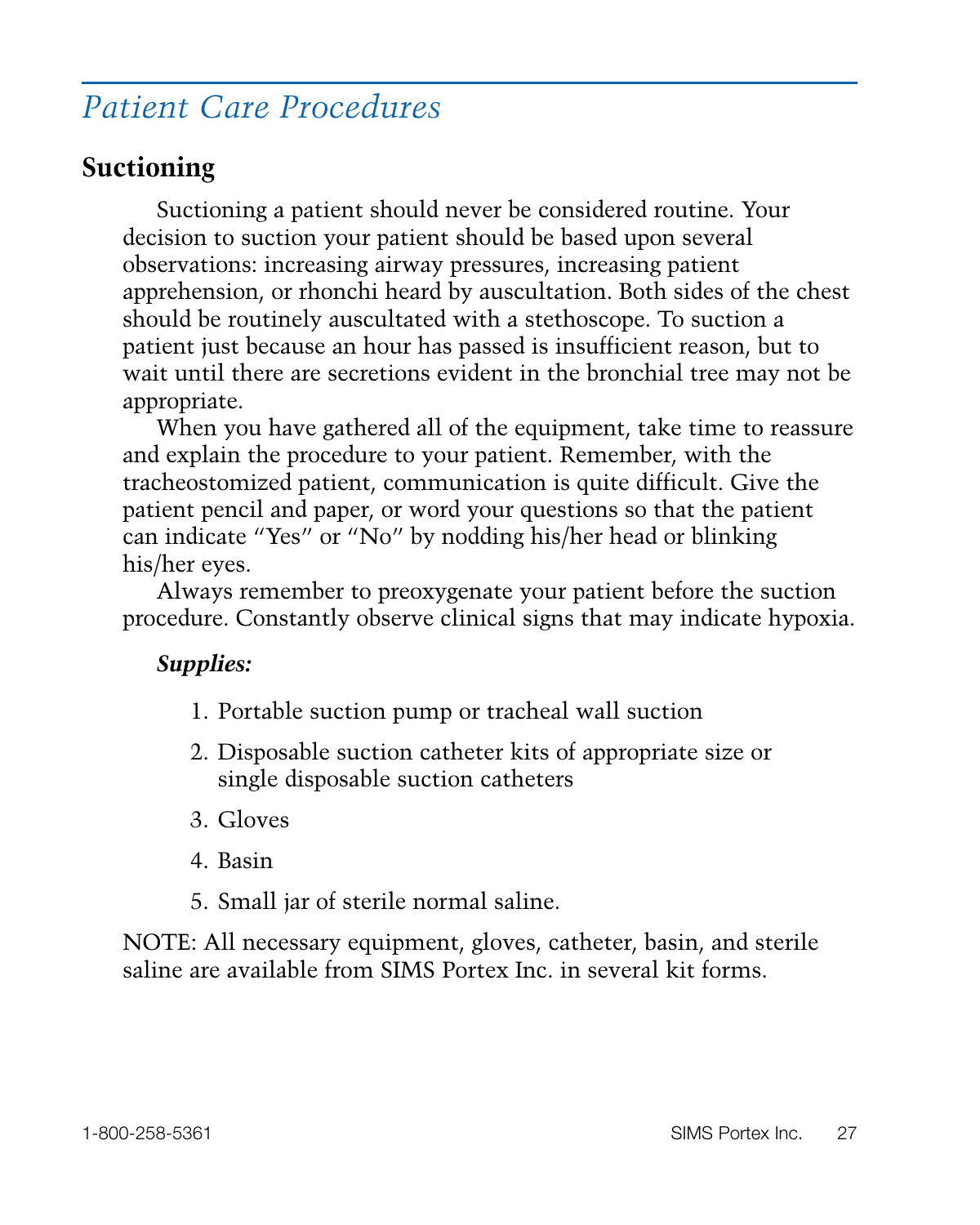#### *Procedure:*

- 1. Gather your supplies and equipment.
- 2. Explain the procedure to your patient.
- 3. Wash your hands with surgical soap.
- 4. Prepare equipment, open kit or catheter pack, saline, etc.
- 5. Put on sterile gloves.

NOTE: Sterile technique is to be followed throughout procedure.

- 6. Remove sterile suction catheter from package.
- 7. Lubricate tip of catheter by dipping tip in sterile saline or by rolling in sterile water-soluble lubricant.
- 8. Be sure patient is preoxygenated.
- 9. Open suction port on swivel. If the patient is not on mechanical ventilation, disconnect from the supplemental oxygen source and humidifier.
- 10. If the patient is cooperative, ask him/her to take a deep breath and quickly but gently insert the catheter into the trachea. If resistance is felt, withdraw the catheter slightly. The catheter control valve is left open or not depressed during insertion so that no suction is applied during insertion.
- 11. Apply intermittent suction. Rotate the catheter between your thumb and forefinger during withdrawal.

NOTE: The suction procedure should not take any longer than 15 seconds from insertion to completion of withdrawal.

12. As soon as the catheter is withdrawn, reconnect to the ventilator, or oxygen supply source. Reoxygenate the patient.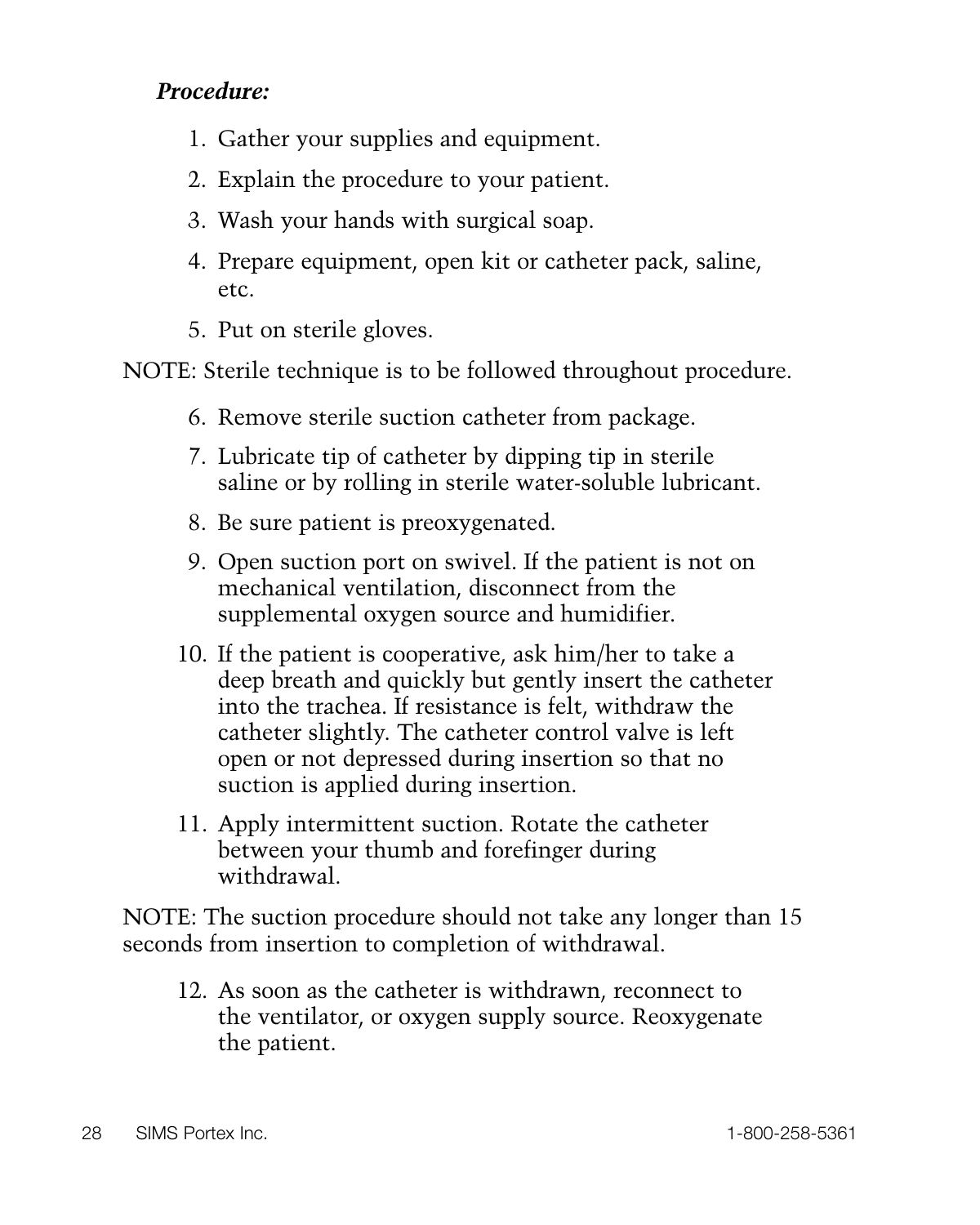- 13. Clear the catheter with saline.
- 14. Repeat procedure if necessary until airway is clear of secretions.

NOTE: The patient's chest should be auscultated frequently to determine if suctioning of the airways is required. Suctioning should never be considered a routine procedure and should be employed only on an as-needed basis.

At the completion of tracheal suctioning, the oral pharynx and laryngopharynx may be suctioned to remove secretions that are present.

15. Clear secretions from catheter and suction tubing and discard catheter, gloves, and saline.

### *Record and Report:*

- 1. Quantity, color, and consistency of secretions
- 2. Number of times the patient required suctioning per shift
- 3. Patient's tolerance
- 4. Condition of skin around the tracheostomy site
- 5. Any complications associated with the suctioning procedure
- 6. The volume of air required to obtain a cuff seal.

#### NOTE: Make sure that the cuff is not overinflated.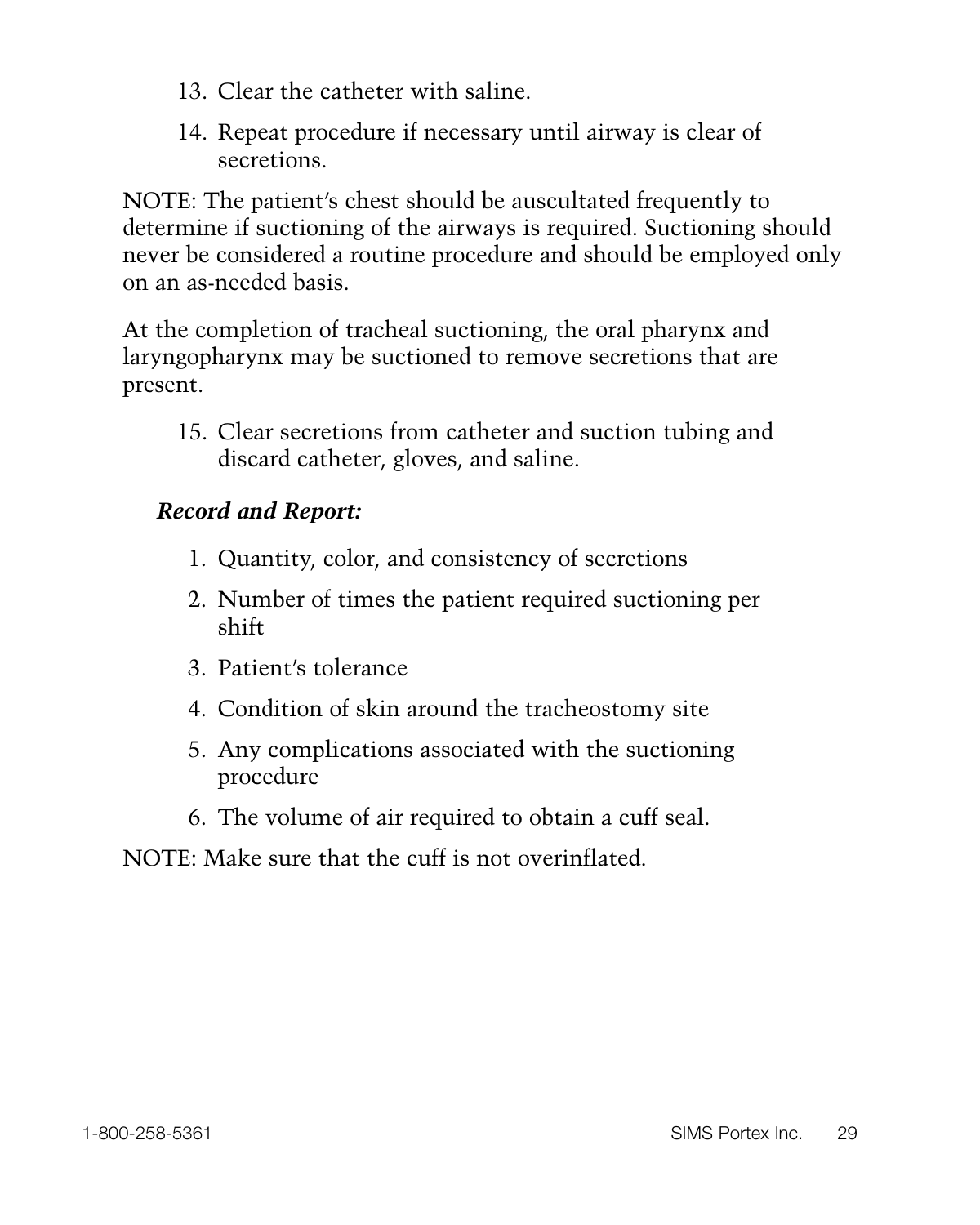# **Changing Tracheostomy Dressings**

It is very important to change tracheostomy dressings as soon as they become soiled.

While changing the tracheostomy ties or holders, one clinician holds the tube in place while the other removes the old ties or holders and replaces them with new. NEVER tie tracheostomy ties with a bow. Ties should always be tied with a square knot.

#### *Supplies:*

1. Tracheostomy dressings

NOTE: Plain sterile gauze pads should not be used to create tracheostomy dressings, as fibers that become loose may be aspirated into the airway.

- 2. Clean tracheostomy ties or a Velcro® tracheostomy tube holder
- 3. <sup>1</sup> ⁄2-strength hydrogen peroxide
- 4. Dry sterile pad or towel.



*Tracheostomy dressing change.*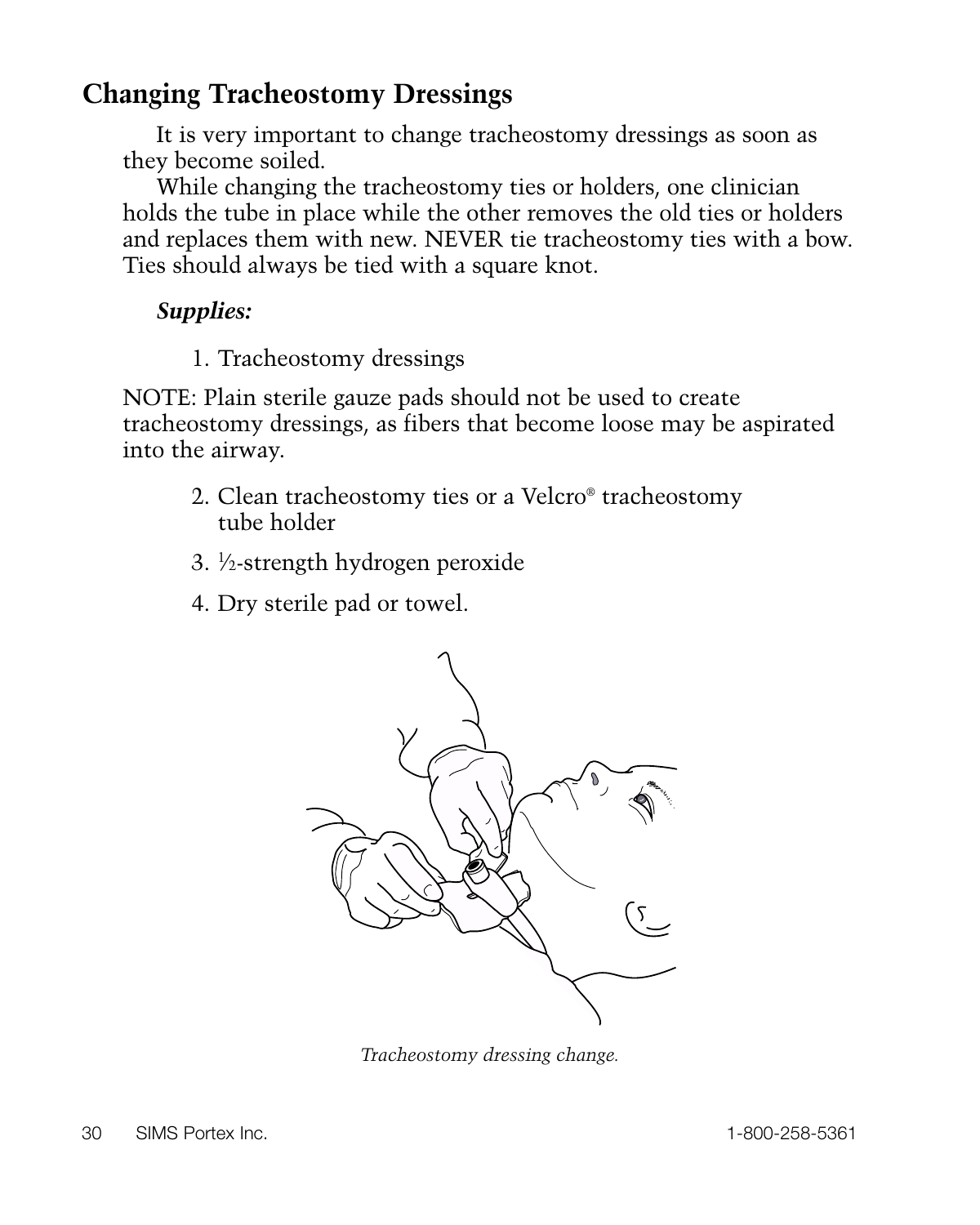#### *Procedure:*

- 1. Remove old dressing, being careful to keep tracheostomy tube in place.
- 2. Clean around tube at stoma site with hydrogen peroxide solution.
- 3. Place clean tracheostomy dressing under the flange, inserted from below.
- 4. Change tracheostomy ties as necessary.
- 5. Change dressing as necessary.

### **Skin Care**

The care of the skin around the stoma site should be considered one of the more important procedures in the care of the tracheostomy patient. The new surgical site needs to be cleaned and dressed frequently as it heals. As the incision heals, the frequency will decrease.

#### *Supplies:*

- 1. Cotton-tipped swabs
- 2. Normal saline or 1 ⁄2-strength hydrogen peroxide.

#### *Procedure:*

- 1. Gather all necessary supplies.
- 2. Wash your hands with surgical soap and water.
- 3. Inspect the site around the tracheostomy stoma for signs of skin breakdown, infection, or irritation.
- 4. Moisten the swabs in either the peroxide solution or with normal saline.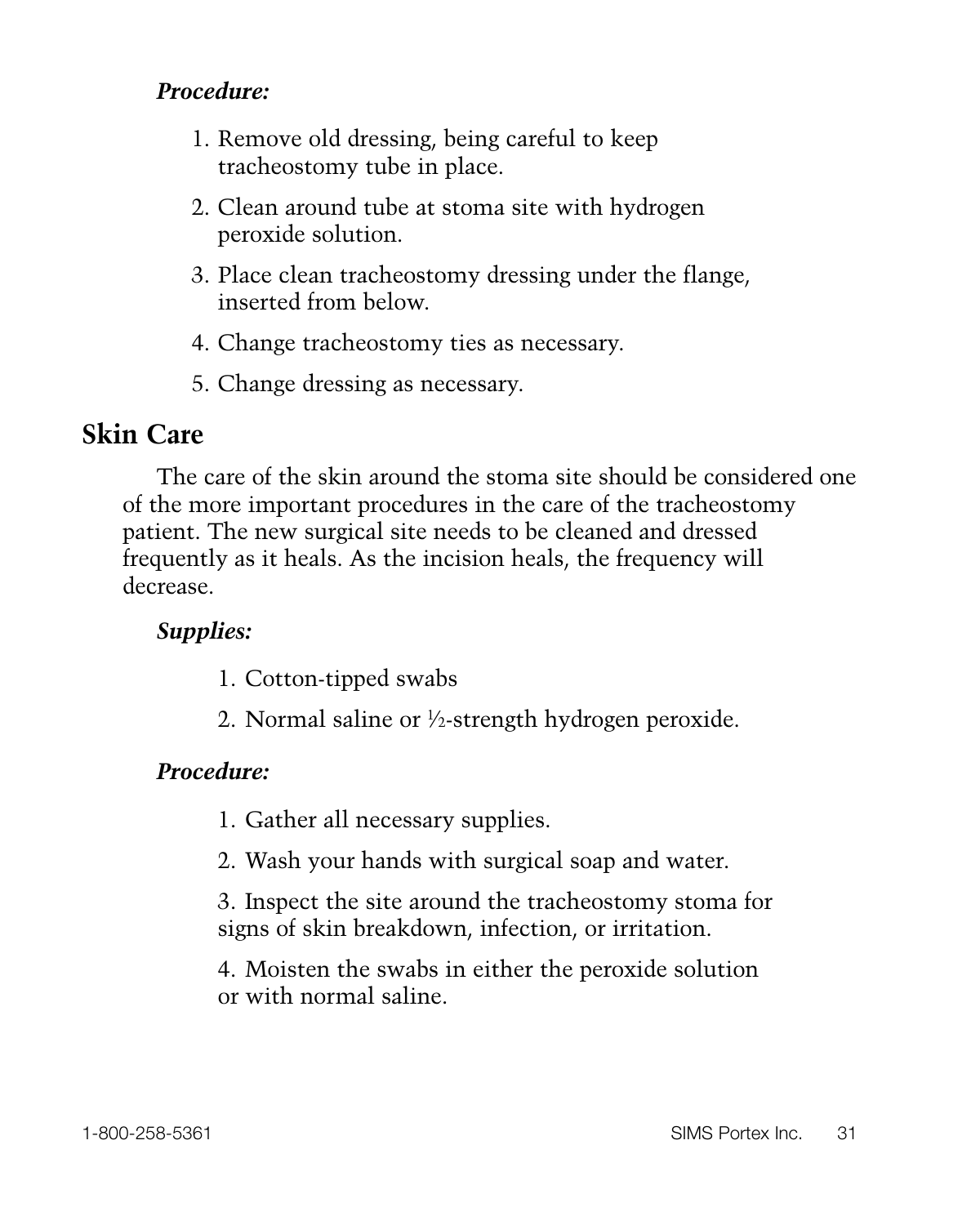- 5. With a rolling motion, clean the skin area around the stoma and under the flange of the tube.
- 6. Pat dry with a clean dry swab or pad.
- 7. Replace tracheostomy dressing.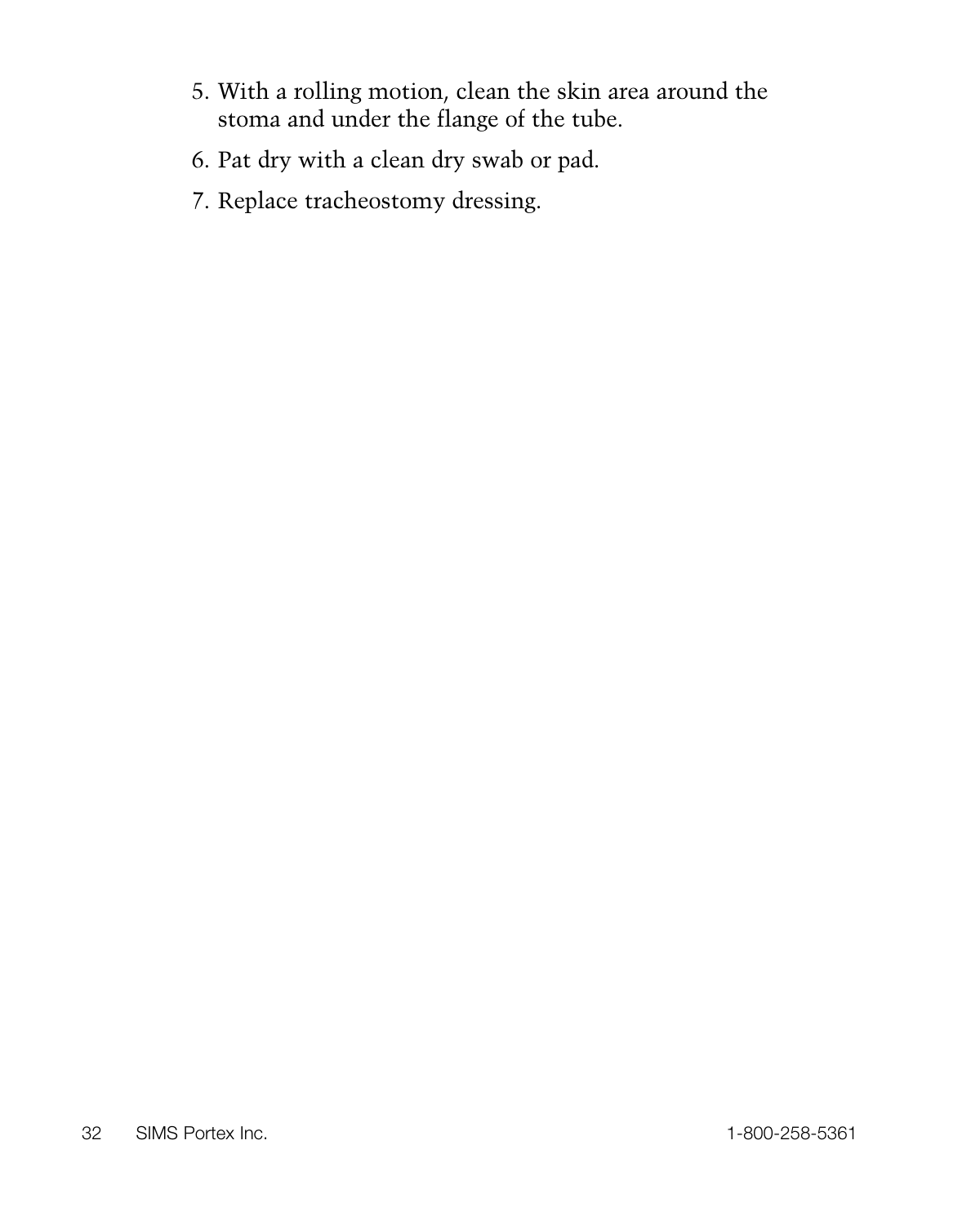*Patient Care with a Cuffed Tracheostomy Tube*



*Cuff to tracheal wall pressures must be constantly lower than capillary perfusion pressure to avoid tracheal necrosis.*

The high-volume, low intracuff pressure Profile® cuffs on Portex® tracheostomy tubes provide a closed system for mechanical ventilation and protection of the airway from aspiration. The Profile cuffs have been designed to provide these features with minimal trauma to the mucosa and trachea.

Cuff inflation is necessary to provide a seal for mechanical ventilation of your patient. It is also indicated to protect the lower airway from the aspiration of gastric contents.

Inflation of the cuff is accomplished by slowly injecting air into the inflation line that leads to the cuff. A standard luer tip syringe may be used, as all Portex tracheostomy tubes are supplied with an integral pilot balloon and luer inflation valve.

Cuffs should be inflated with the minimum amount of air that is required to obtain adequate ventilatory parameters. The Profile cuff is cylindrical, 2.4 cm long, and 3.0 cm in diameter when inflated to a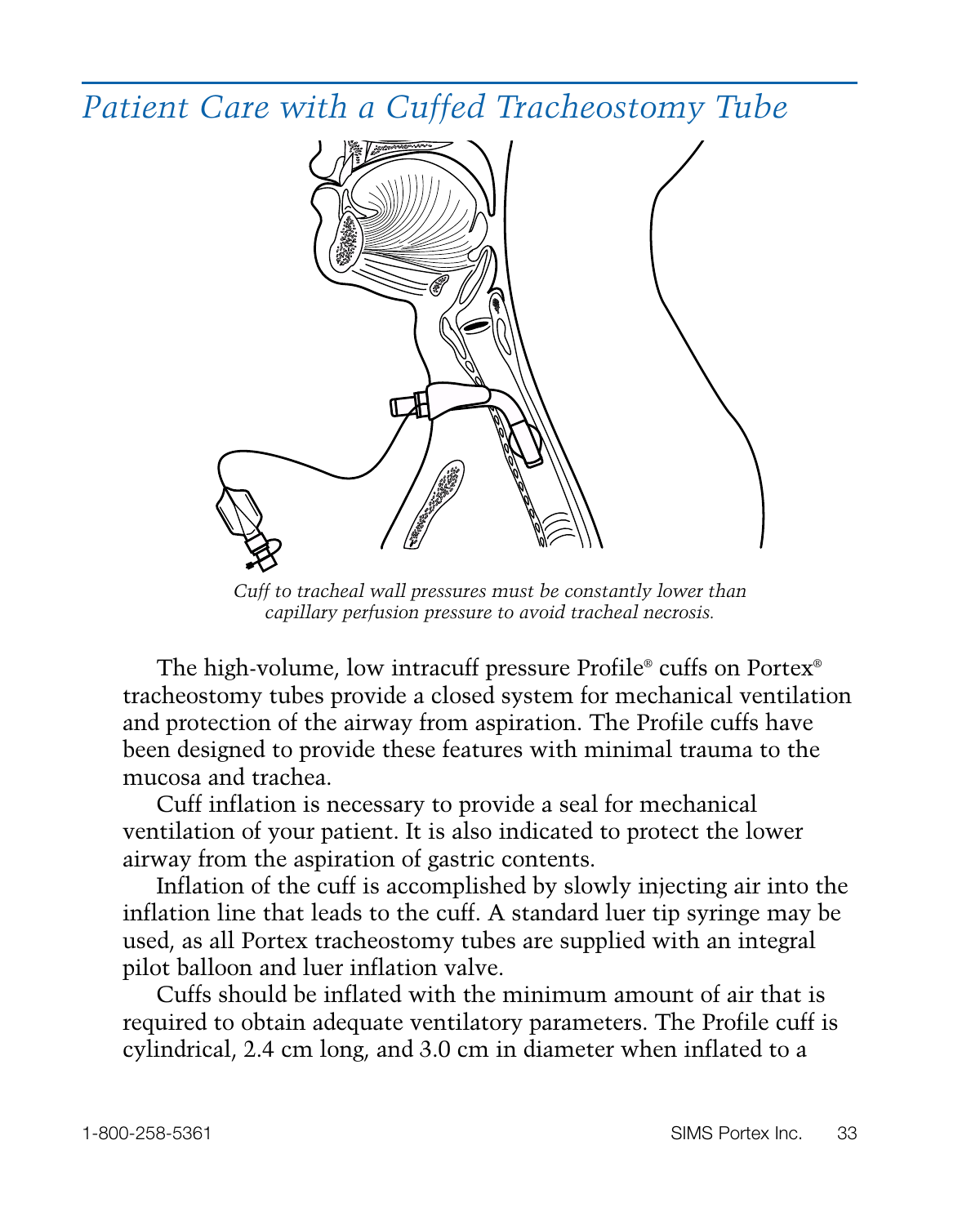pressure of 1 cm H<sub>2</sub>O. At this point the Profile cuff is not stretched and the volume is about 12 cc. This cuff diameter is greater than the normal adult trachea and provides for a low intracuff pressure while maintaining a cuff seal.

It is recommended that a minimal occlusive volume technique be employed in inflating cuffs. The volume of air injected into the cuff is only that volume that is required to obtain an occlusive volume.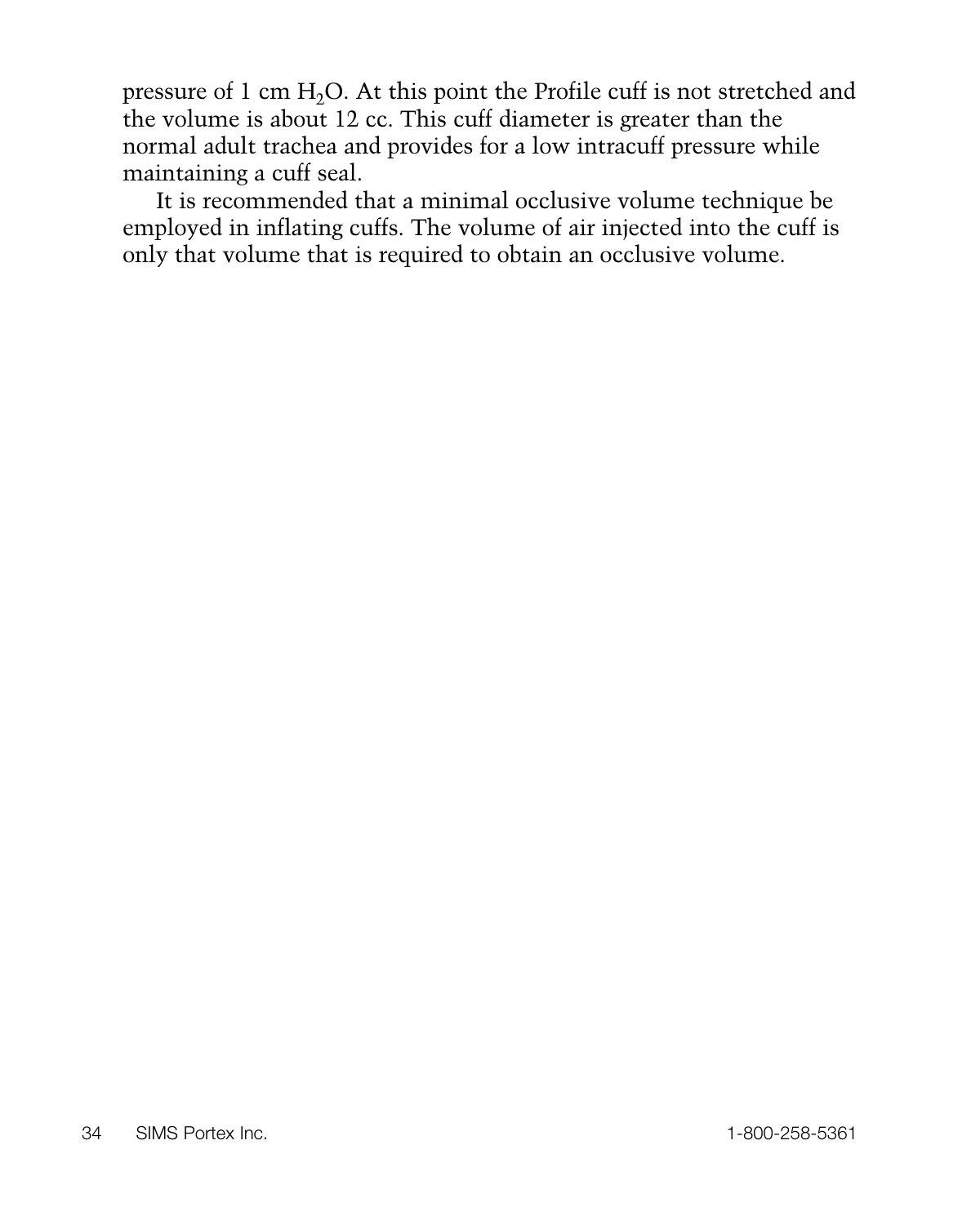# *Caring for Tubes with Inner Cannulae*

### **Inner Cannula Care**

In an effort to decrease the time that is required in the nursing care of the tracheostomy patient and to help reduce the infection rate that is associated with tracheostomies, SIMS Portex Inc. has designed two tubes with disposable inner cannula: the D.I.C.™ tracheostomy tube and the Flexible D.I.C. tracheostomy tube. Lo-Profile™, a low-profile, rigid tracheostomy tube with a reusable inner cannula, has also been developed for the patient that will be discharged home with a tracheostomy tube in place.

D.I.C. and Lo-Profile tracheostomy tubes are available in five sizes; the D.I.C. tubes come with color-coded inner cannulae for ease of identification.

### **Changing the D.I.C. Inner Cannula**

#### *Supplies:*

1. Disposable inner cannula (correct size)

- 2. Two vinyl examination gloves
- 3. Two sterile gloves.







*Grasp the "ring pull." Remove the inner cannula.*

*Insertion*



*Hold as shown and gently insert into tracheostomy tube.*



*Gently seat the inner cannula into the connector until it clicks into place.*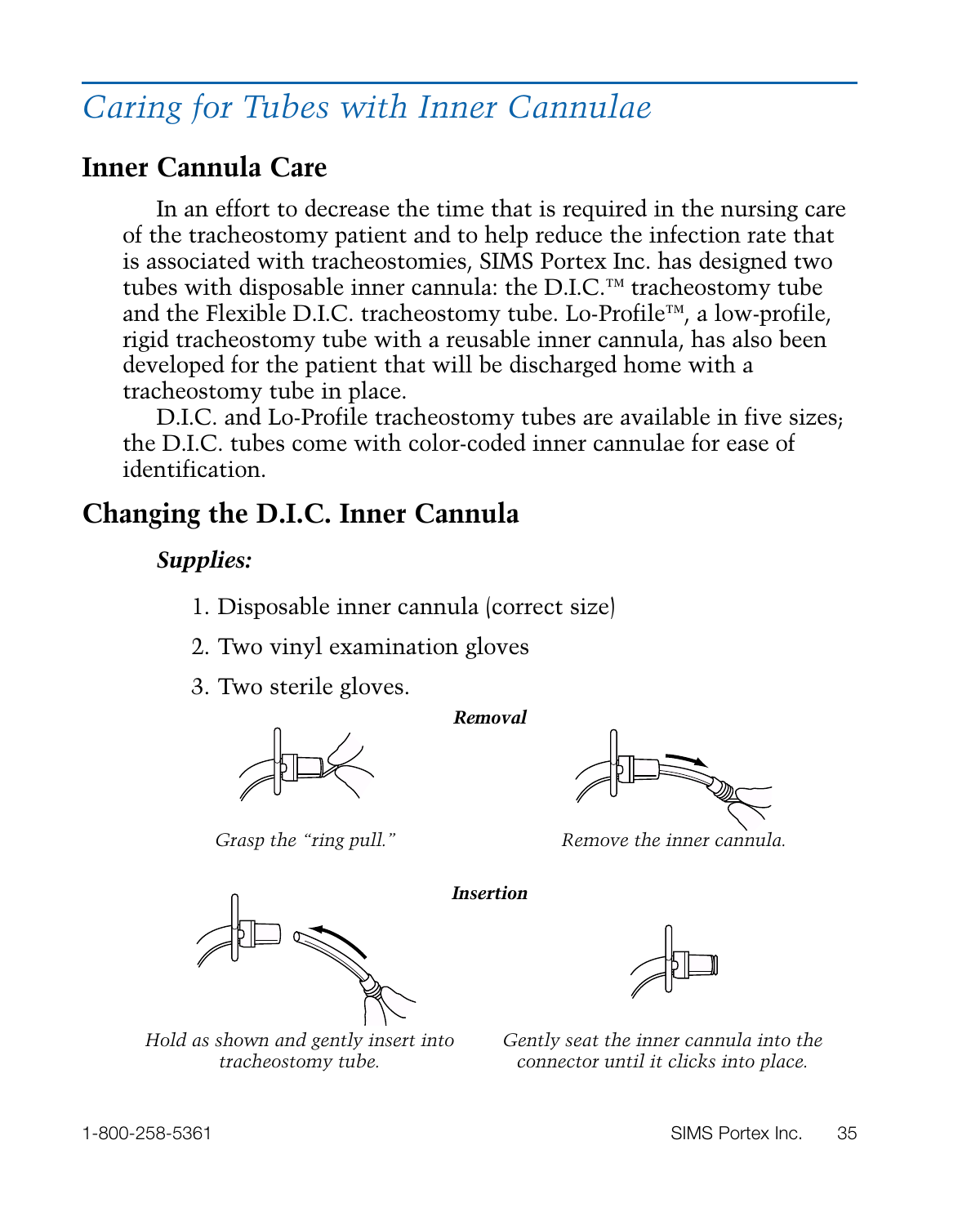#### *Procedure:*

- 1. Gather supplies.
- 2. Explain procedure to the patient.
- 3. Wash hands well with surgical soap and water.
- 4. Open disposable inner cannula package, maintaining sterility.
- 5. Glove, with nonsterile vinyl gloves, and gently remove old inner cannula.

NOTE: Place thumb and index finger on tracheostomy tube to prevent movement; using free hand, grasp small plastic ring of inner cannula and remove.

- 6. Discard gloves and cannula.
- 7. Glove, using sterile gloves.
- 8. Insert new sterile disposable inner cannula into tube.

NOTE: Place thumb and index finger on tracheostomy tube to prevent movement; using free hand, insert sterile inner cannula. The cannula should click into place.

# **Cleaning Reusable Inner Cannula**

The inner cannula is one of the most important parts of the threepart tracheostomy tube. Its presence in the outer tube ensures that the tube is kept clear of secretion buildup, since it can be removed and cleaned. Generally, it should be removed and cleaned every two to three hours for the first two days after tracheostomy and at least every four hours thereafter. For patients that are unable to tolerate being off the ventilator during the time which is required for cleaning, Lo-Profile tracheostomy tubes are designed with the 15 mm ventilator connector as an integral part of one of the inner cannulae.

Inner cannula care always requires strict aseptic technique.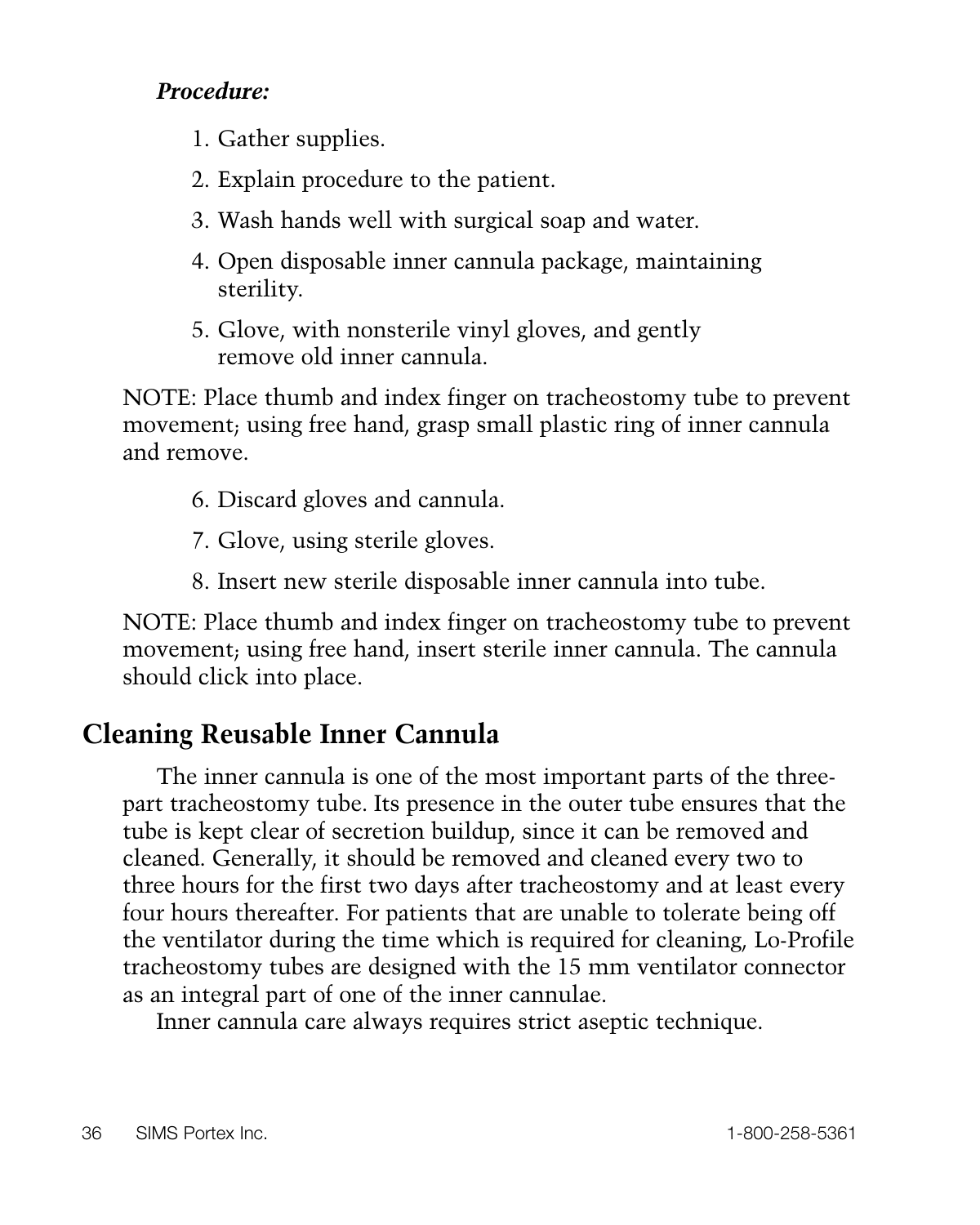#### *Supplies:*

- 1. Sterile gloves
- 2. Tracheostomy brush or sterile pipe cleaners
- 3. Basin
- 4. Gauze sponges
- 5. Sterile water
- 6. Hydrogen peroxide.

NOTE: SIMS Portex Inc. has disposable tracheostomy care kits available, such as the standard 6950, 6952, 6954, and 6970 kits and the 6956, 6957, 6958, 6959, and 6960 kits with disposable inner cannula.

#### *Procedure:*

- 1. Gather equipment and supplies.
- 2. Explain procedure to the patient.
- 3. Wash hands well with surgical soap and water.
- 4. Glove with sterile gloves.
- 5. Remove the inner cannula and reattach the patient to the ventilator or supplemental oxygen.
- 6. Using a sterile basin, pour hydrogen peroxide through the inner cannula to loosen secretions.
- 7. Gently remove encrustations and mucus using a sterile trach brush or sterile pipe cleaners.
- 8. Rinse the inner cannula thoroughly with sterile water.
- 9. Dry the inner cannula using a sterile gauze sponge.
- 10. Disconnect the ventilator and reinsert the inner cannula. Reconnect the ventilator.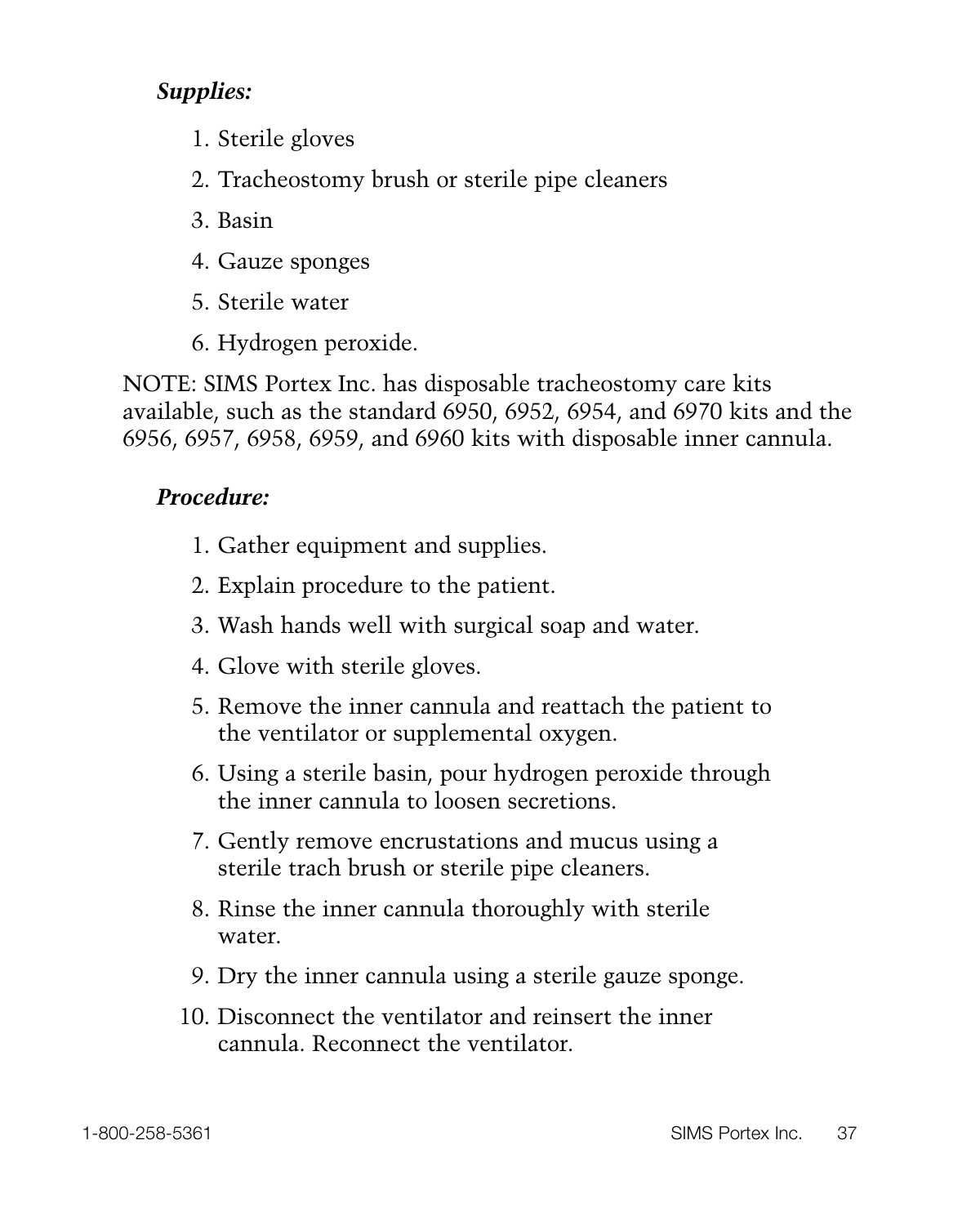# **Changing the Tracheostomy Tube**

The initial tracheostomy tube changes are usually done by the physician until the stoma and tracheal tract are well established. After the tract is established, changes are performed as the physician specifies. If the tracheostomy tube comes out, the patient's tracheostomy site should be sealed by placing sterile gauze over it and the patient may then be ventilated by bag/mask if necessary. It also may call for the patient to be intubated orally before the tracheostomy tube is reinserted.

Routine tracheostomy tube changes are frequently carried out by the nursing or respiratory care staff after the tracheal tract is established. This procedure should be performed according to hospital protocol.

#### *Supplies:*

- 1. Sterile tracheostomy tube of the correct size and type
- 2. Twill ties or a Velcro® tracheostomy tube holder
- 3. Sterile gloves
- 4. Sterile towel or drape
- 5. Water-soluble lubricant
- 6. Sterile gauze pads (4 x 4)
- 7. Scissors
- 8. 10 cc syringe
- 9. Precut tracheostomy dressing.

#### *Procedure:*

- 1. Gather all equipment and supplies.
- 2. Explain the procedure to the patient.
- 3. Wash hands well with surgical soap and water.
- 4. Glove with sterile gloves.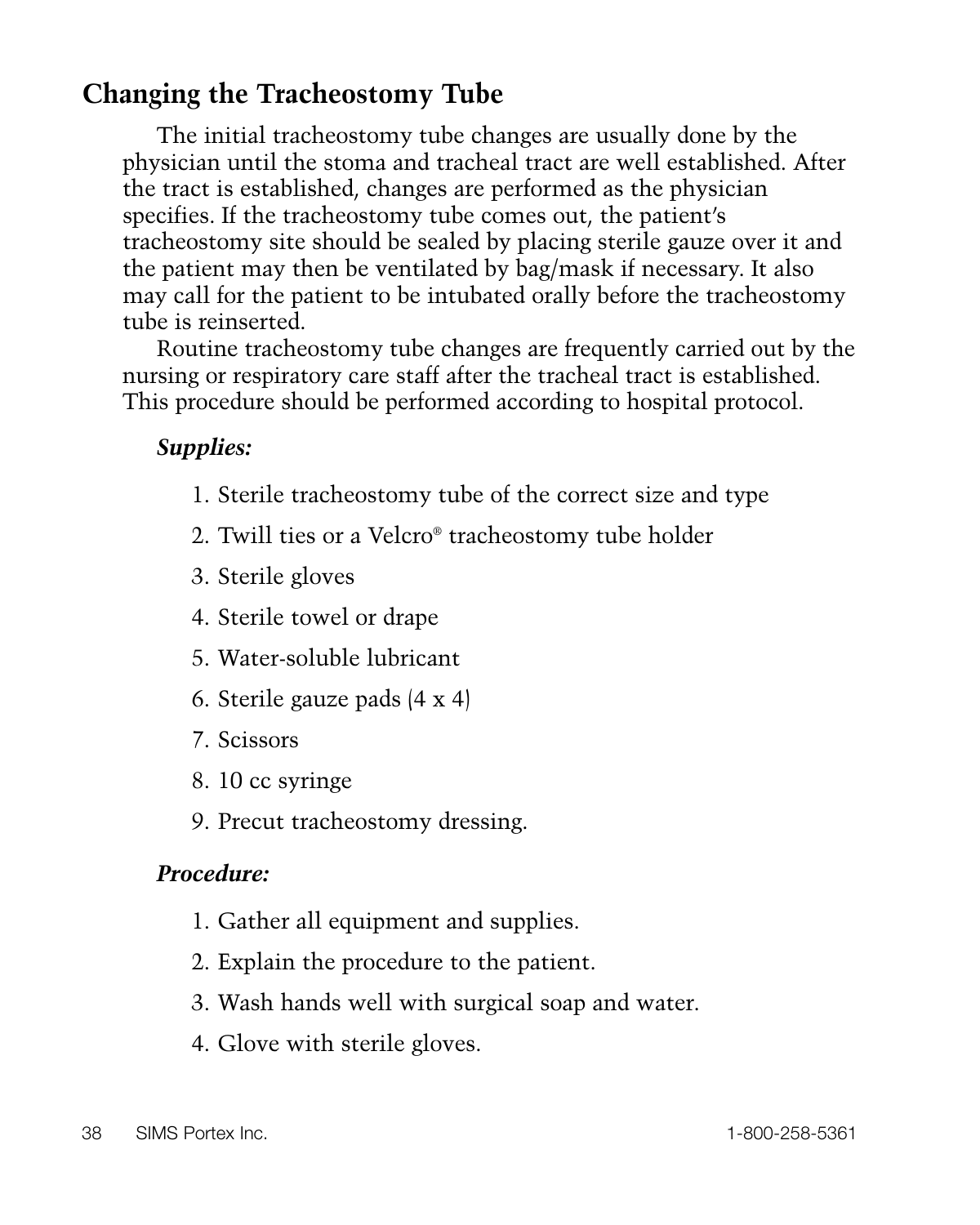- 5. Remove the tracheostomy tube from the package and remove the inner cannula using aseptic technique.
- 6. Thread the outer cannula with neck tapes.
- 7. Test inflate the cuff on cuffed tubes.
- 8. As you are deflating the cuff, taper back the cuff to ease insertion.
- 9. Place the obturator into the outer cannula.
- 10. Lubricate the tip of the tube and the obturator with water-soluble lubricant to ease insertion.
- 11. If the patient has a cuffed tube in place, deflate the cuff before removing the tube.
- 12. When the new tube is fully ready for insertion, cut the tapes on the old tube.
- 13. Grasp the old tube by the neck flange and remove it in a downward motion.
- 14. When the old tube is out, immediately insert the new tube using gentle inward pressure.
- 15. IMMEDIATELY remove the obturator, inflate cuff, and record volume used.
- 16. Secure the neck tapes with a square knot with enough space between the neck and the tie to allow one finger space.
- 17. Insert the new inner cannula and lock in place.
- 18. Dispose of the old tube properly.

# **Decannulation Procedure**

When the patient is being weaned from mechanical ventilation or from the tracheostomy tube itself, the use of a fenestrated tracheostomy tube may facilitate the decannulation procedure.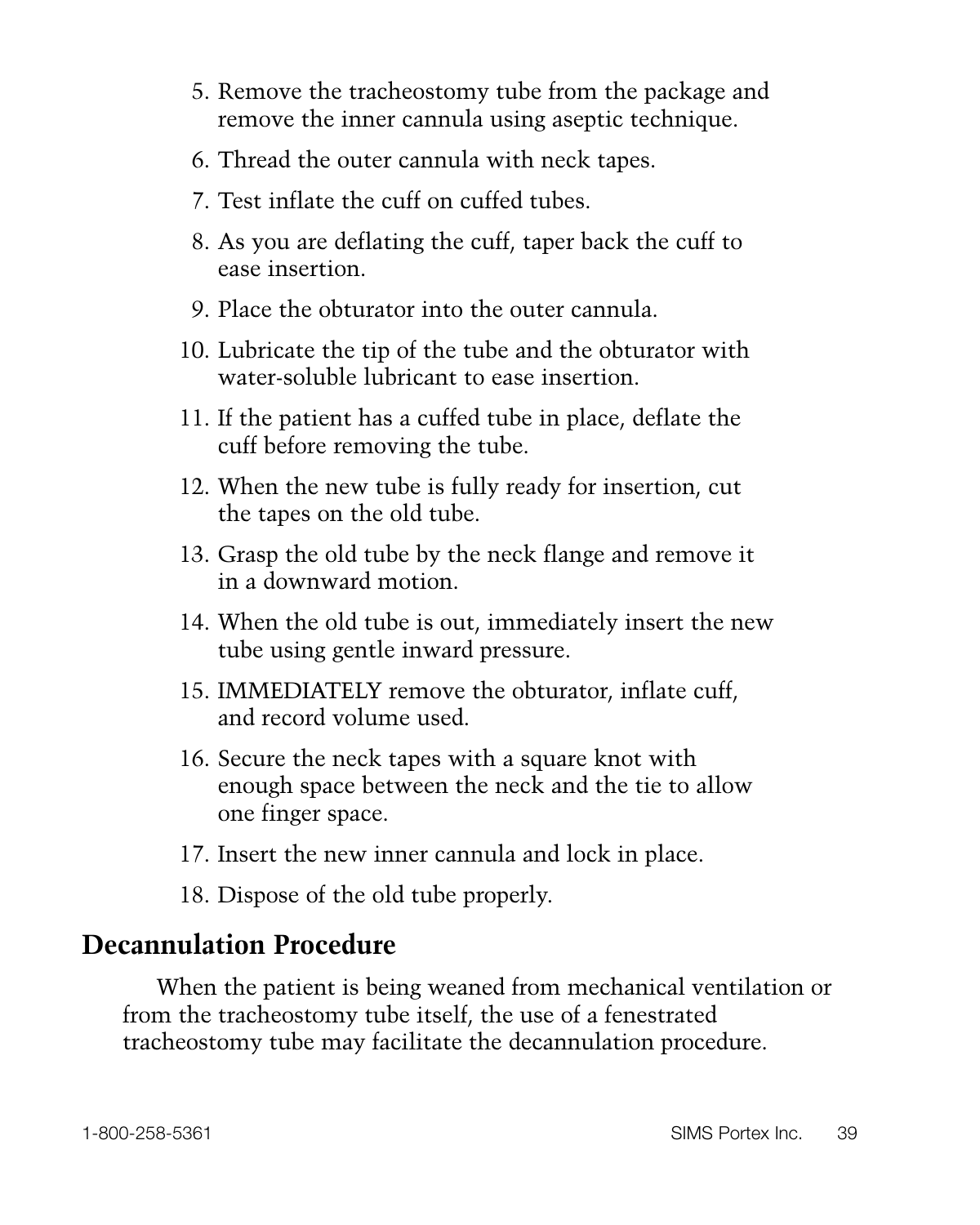The design of the tube allows the patient to gradually become used to handling secretions and breathing on his/her own. The tube can also provide the protection of a cuff if the patient should require supportive ventilation.

When it is desired to have the patient breathe through his/her upper airway, the inner cannula is removed, the cuff deflated, and the outer cannula occluded by the decannulation cap. The capped outer tube with the cuff deflated will assist the patient to speak. ALWAYS REMEMBER TO DEFLATE THE CUFF, AS TOTAL AIRWAY OBSTRUCTION WILL OCCUR IF CUFF IS NOT DEFLATED! *(See figure 4.)*





#### *Procedure:*

- 1. Suction the airway.
- 2. Remove the inner cannula.
- 3. Always deflate the cuff.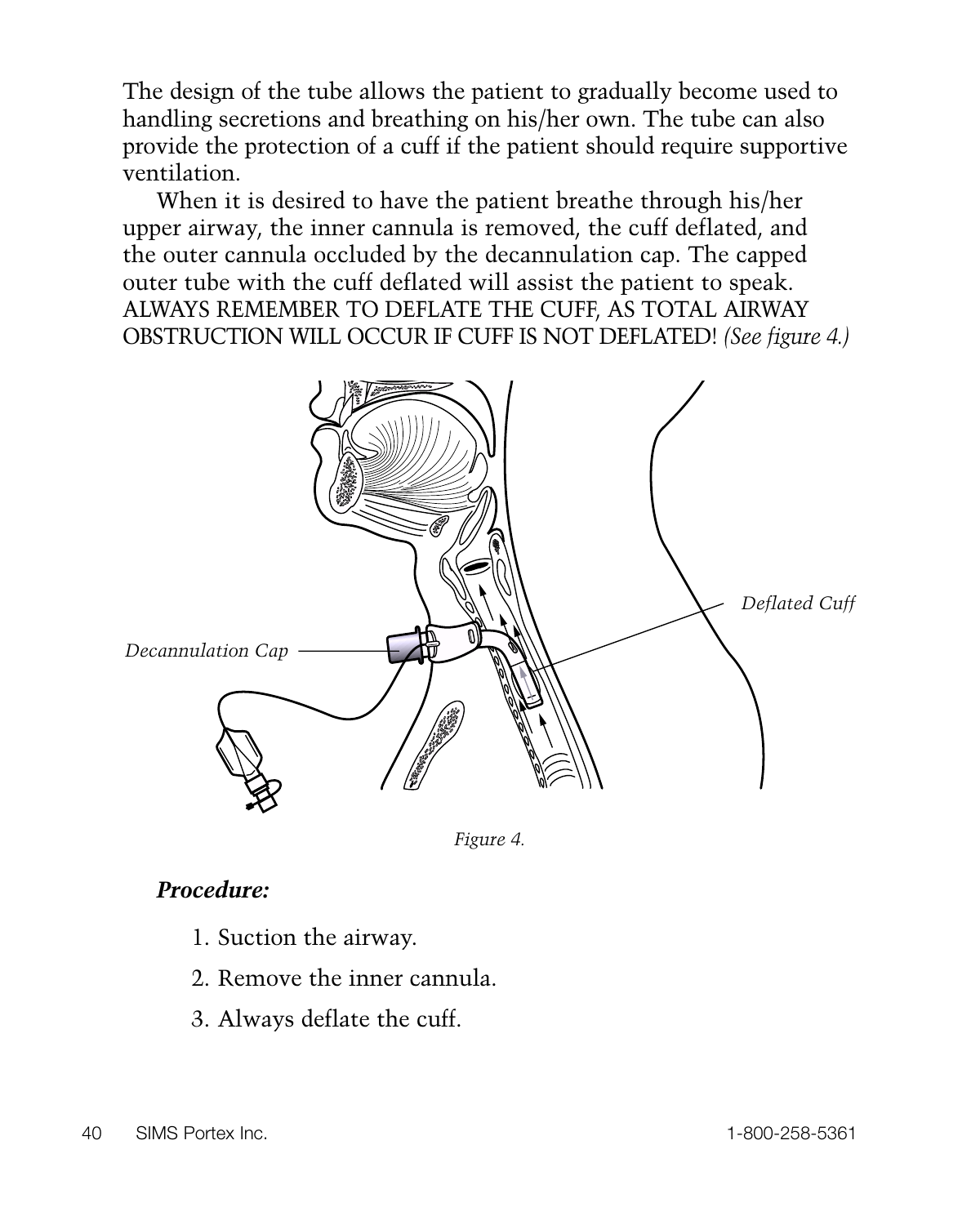- 4. Place the decannulation cap on the outer tube.
- 5. Observe the patient closely for respiratory distress.
- 6. Remove the decannulation cap and replace the inner cannula if respiratory distress is observed.
- 7. Only use the decannulation cap during waking hours.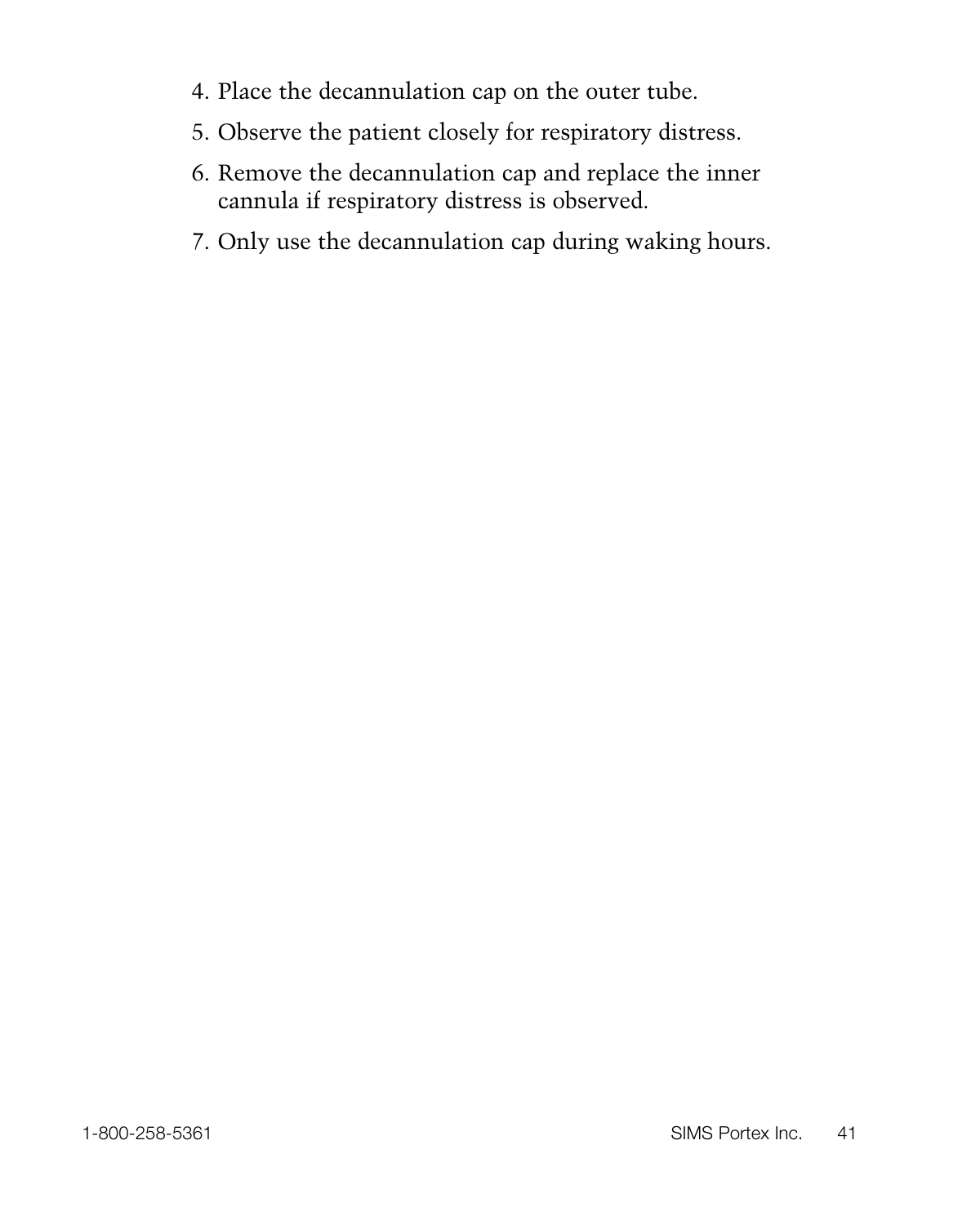# *Conclusion*

We hope that this TRACHEOSTOMY CARE HANDBOOK will meet the needs of the respiratory care practitioner and nursing staff. Handbooks are also available on PEDIATRIC TRACHEOSTOMY HOME CARE and TRACHEOSTOMY CARE AT HOME for the adult patient.

For more information please contact SIMS Portex Inc. at 1-800-258-5361.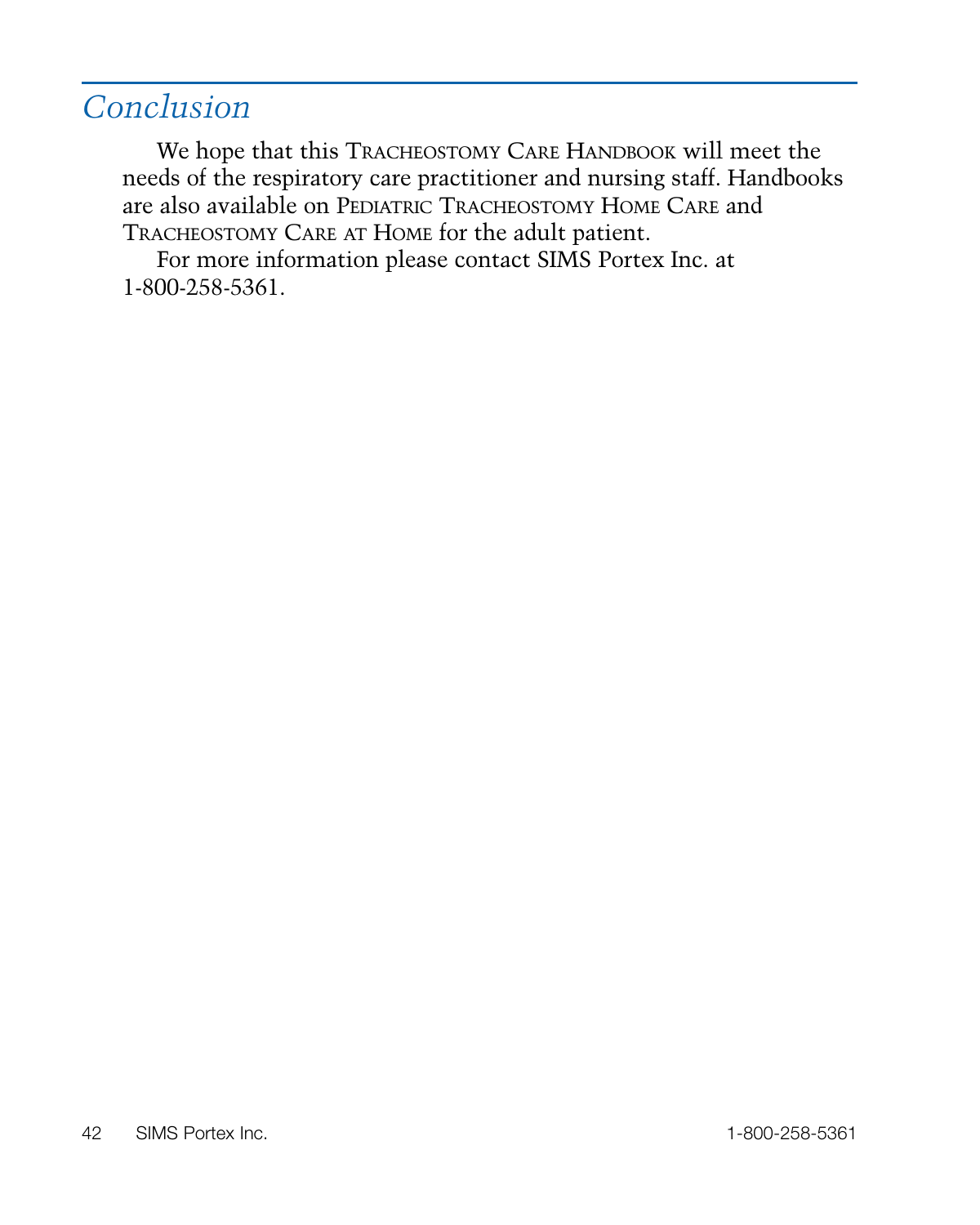# *Glossary*

### *Acidosis*

A disturbance in the acid-base balance of the body in which there is accumulation of acids.

### *Alkalosis*

An increase in the bicarbonate content in the blood.

#### *Alveolus*

An air cell, one of the terminal dilations of the bronchioles in the lungs.

#### *Apnea*

Cessation of respirations, usually of a temporary nature.

#### *Asphyxia*

Suffocation causing excessive accumulation of carbon dioxide, fixed acids, and anoxia.

#### *Auscultation*

The act of listening for sounds within the body; employed as a diagnostic method.

#### *Bronchiole*

One of the smaller subdivisions of the bronchi.

#### *Bronchus*

One of the two main branches of the airway leading from the trachea to the lungs. (*pl* bronchi)

#### *Carina*

The point of division of the trachea into the two main stem bronchi.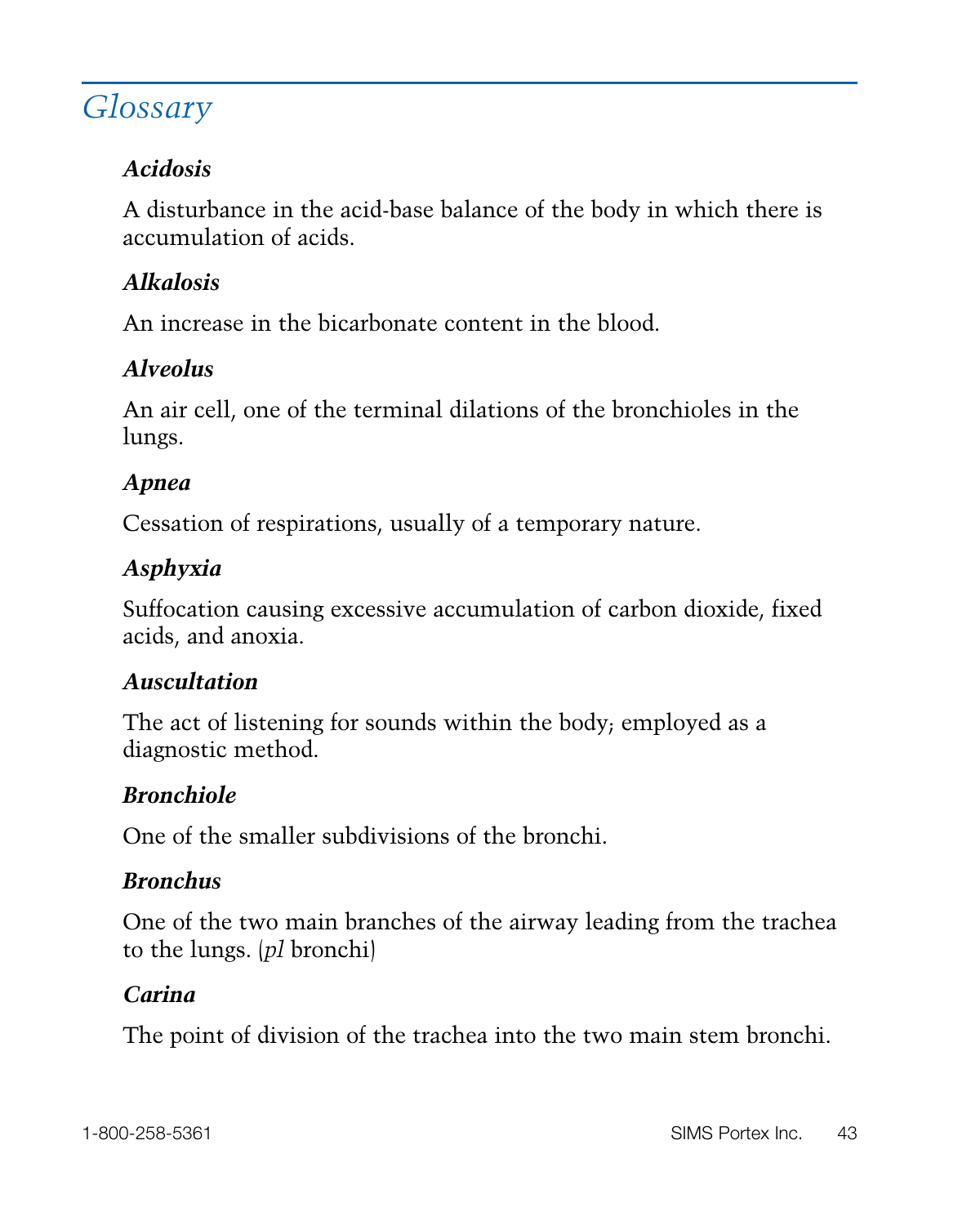#### *Cilia*

Hairlike processes projecting from epithelial cells in the bronchi which wave, moving mucus and dust particles upward in the airway.

#### *Cricoid Cartilage*

The lowermost cartilage of the larynx.

#### *Cyanosis*

A bluish tinge of color of the mucus membranes and skin due to the presence of excessive amounts of oxygen-reduced hemoglobin in the blood.

#### *Decannulation Cap*

A small occlusive cap that is used to obstruct the opening of a tracheostomy tube during the weaning process of a patient from the mechanical airway.

#### *Dyspnea*

Air hunger resulting from labored or difficult breathing.

#### *Edema*

Excessive accumulation of fluids in the tissue spaces; swelling.

#### *Hemostasis*

Coagulation of blood; arrest of flow of blood.

#### *Hypercarbia*

An excess of carbon dioxide in the blood.

#### *Hypoxia*

An oxygen level in the blood lower than the metabolic needs of the tissues.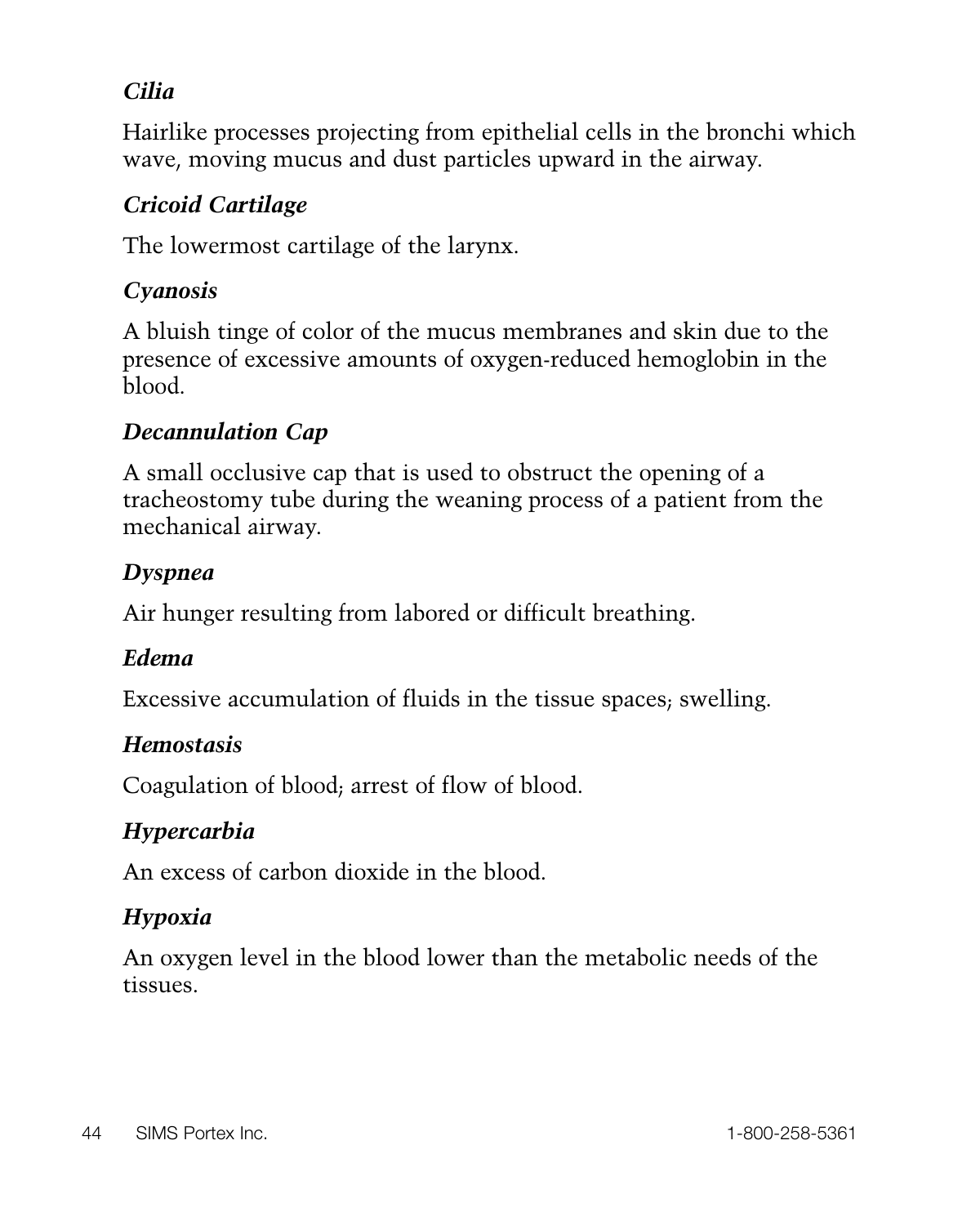#### *Laryngopharynx*

Lower portion of the pharynx that extends from the beginning of the larynx to the lower border of the cricoid cartilage.

#### *Lumen*

The space in the interior of a tubular structure or device.

#### *Mucus*

The viscid watery secretion of the mucous gland; it contains water, mucin, epithelial cells, leukocytes, and inorganic salts.

#### *Necrosis*

Local death of tissue.

#### *Nosocomial Infection*

Infection acquired in a hospital.

#### *Oximeter*

An instrument for measuring the oxygen saturation of hemoglobin.

#### *Parenchyma*

The functional elements of an organ as distinguished from its framework or stoma.

#### *Pectoral*

Pertaining to the breast or chest.

#### *Rales*

Abnormal sound arising within the lungs or airway caused by the accumulation of fluid.

#### *Rhonchi*

Abnormal sound arising within the lungs or airway caused by the narrowing of the passages by mucoid secretions.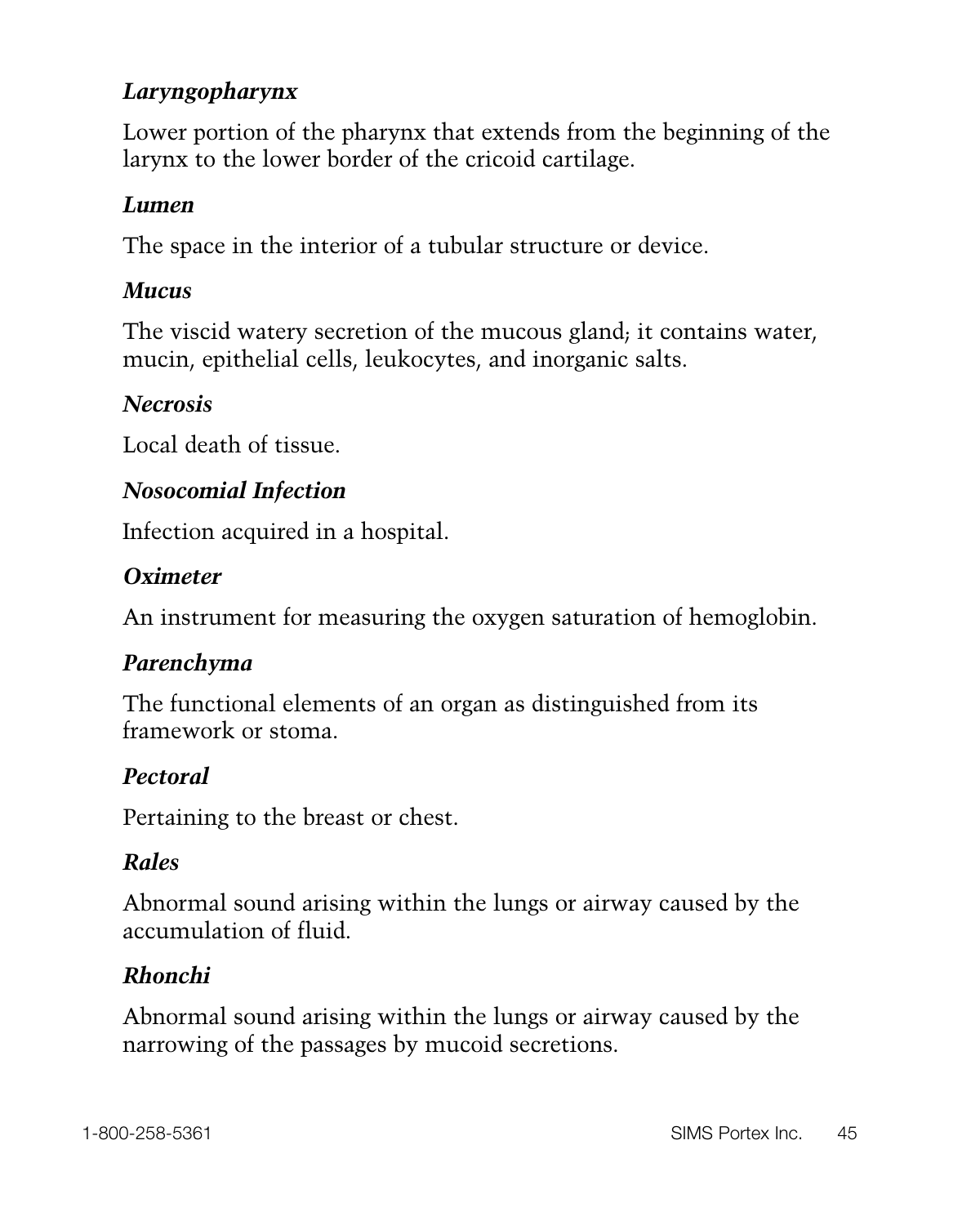#### *Stenosis*

Narrowing or stricture of a duct or canal.

#### *Stricture*

A circumscribed narrowing of a tubular structure.

#### *Tachycardia*

Abnormal rapidity of the heart rate.

#### *Tracheostomy*

The surgical formation of an opening into the trachea through the neck to allow passage of air.

#### *Ventilator*

A mechanical device for moving gases into and out of the lungs and artificially breathing for a patient.

#### *Viscid*

Adhesive, glutinous, sticky.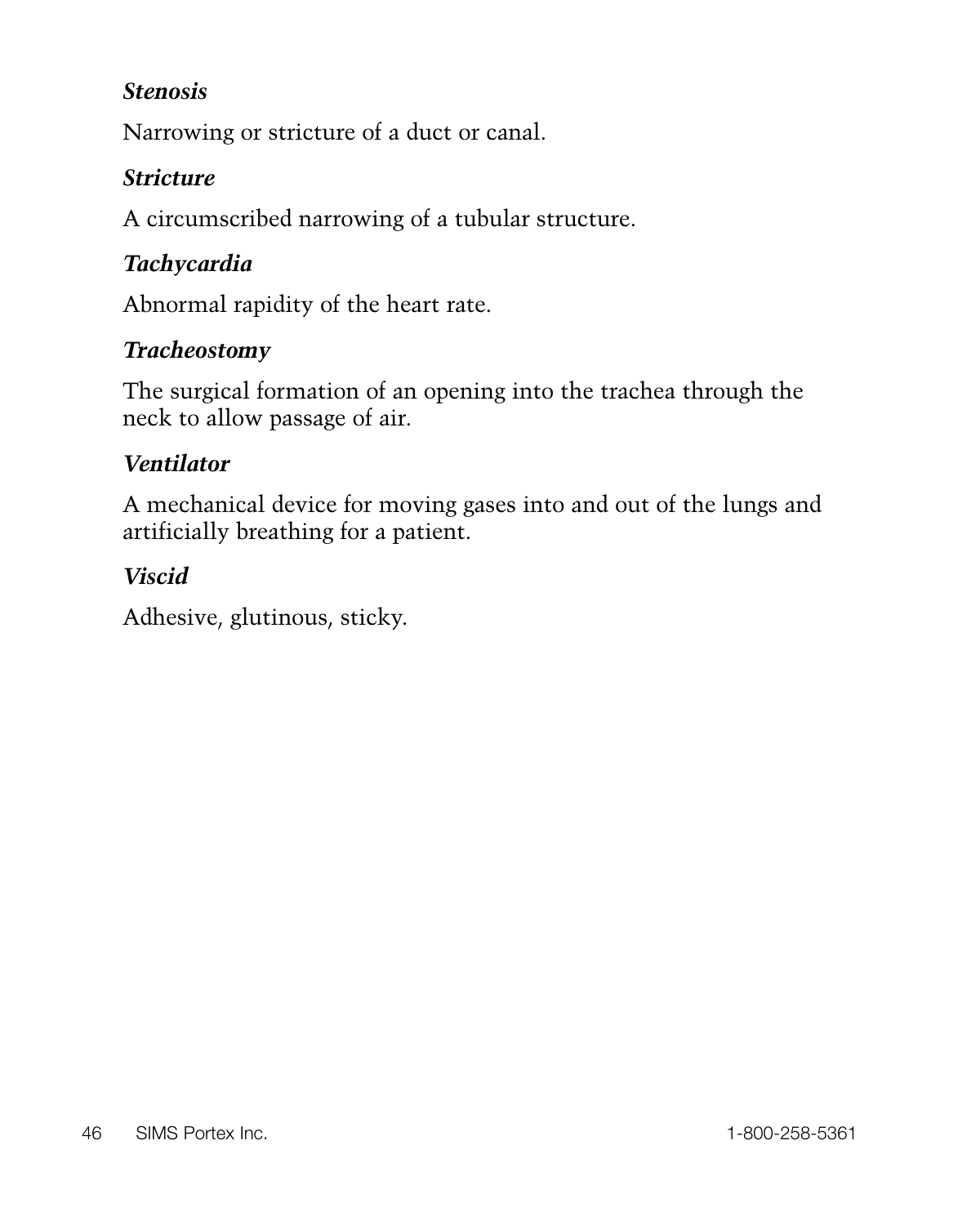# *Trademarks*

Blue Line®, Cathmark®, Irri-Cath®, Maxi-Flo®, Mini-Trach®, No Pour Pak®, Portex® Profile®, Steri-Cath®, and Thermovent® are registered trademarks of SIMS in the USA and other countries. D.I.C.™, Lo-Profile™, Per-fit™, SIMS™, and Trach-Talk™ are trademarks of SIMS.

Velcro® is a registered trademark of Velcro USA, Inc.

All other brand or product names are registered trademarks or trademarks of their respective holders.